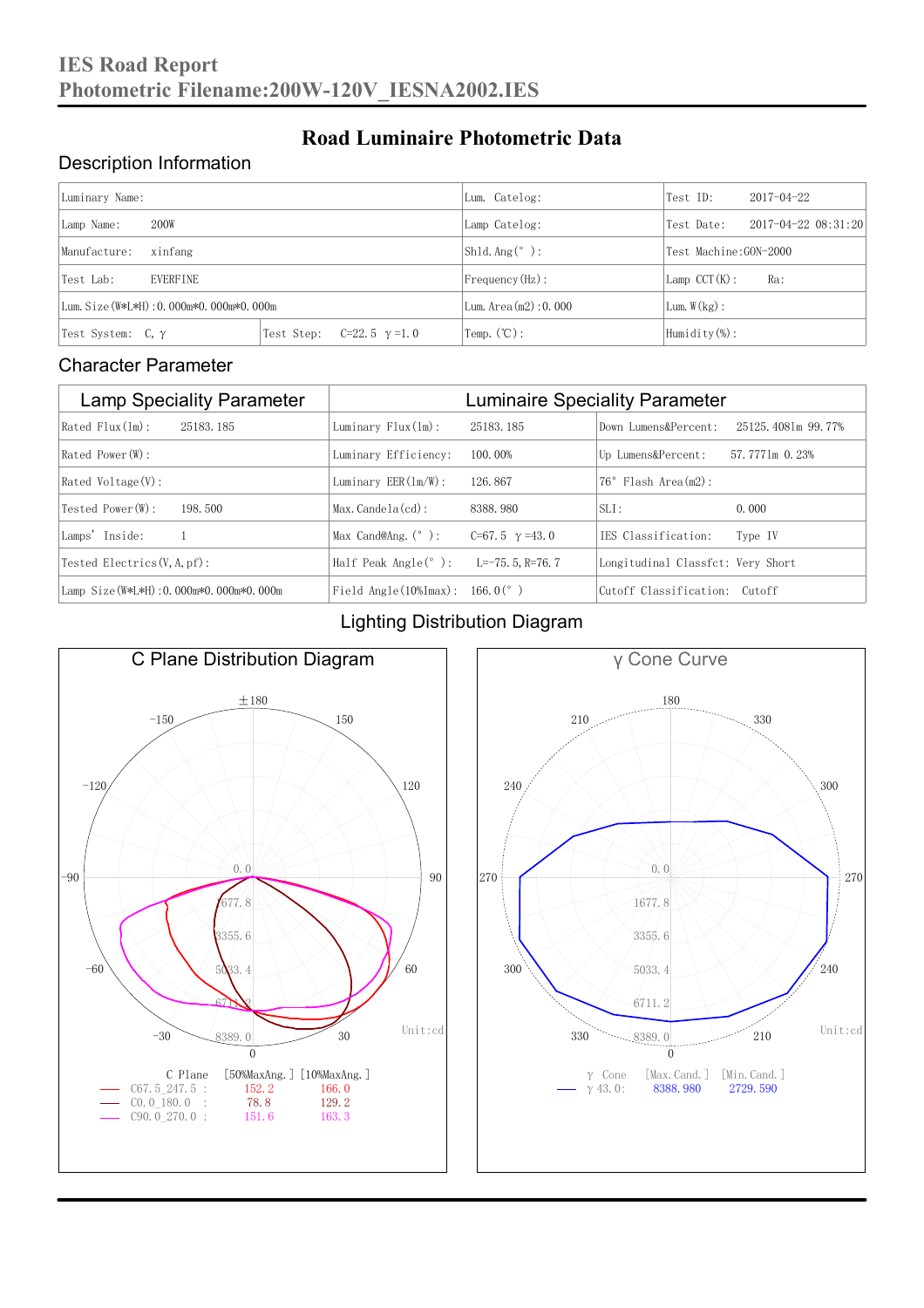### **2D Plane Light Intensity Distribution Curve**

| Lum. Name:           | Lum.Catelog:          |                    | $Test ID: 2017-04-22$          |
|----------------------|-----------------------|--------------------|--------------------------------|
| Lamp Name: 200W      | Lamp Catelog:         | Test Lab: EVERFINE |                                |
| Manufacture: xinfang | Test Machine:GON-2000 |                    | Test Date: 2017-04-22 08:31:20 |

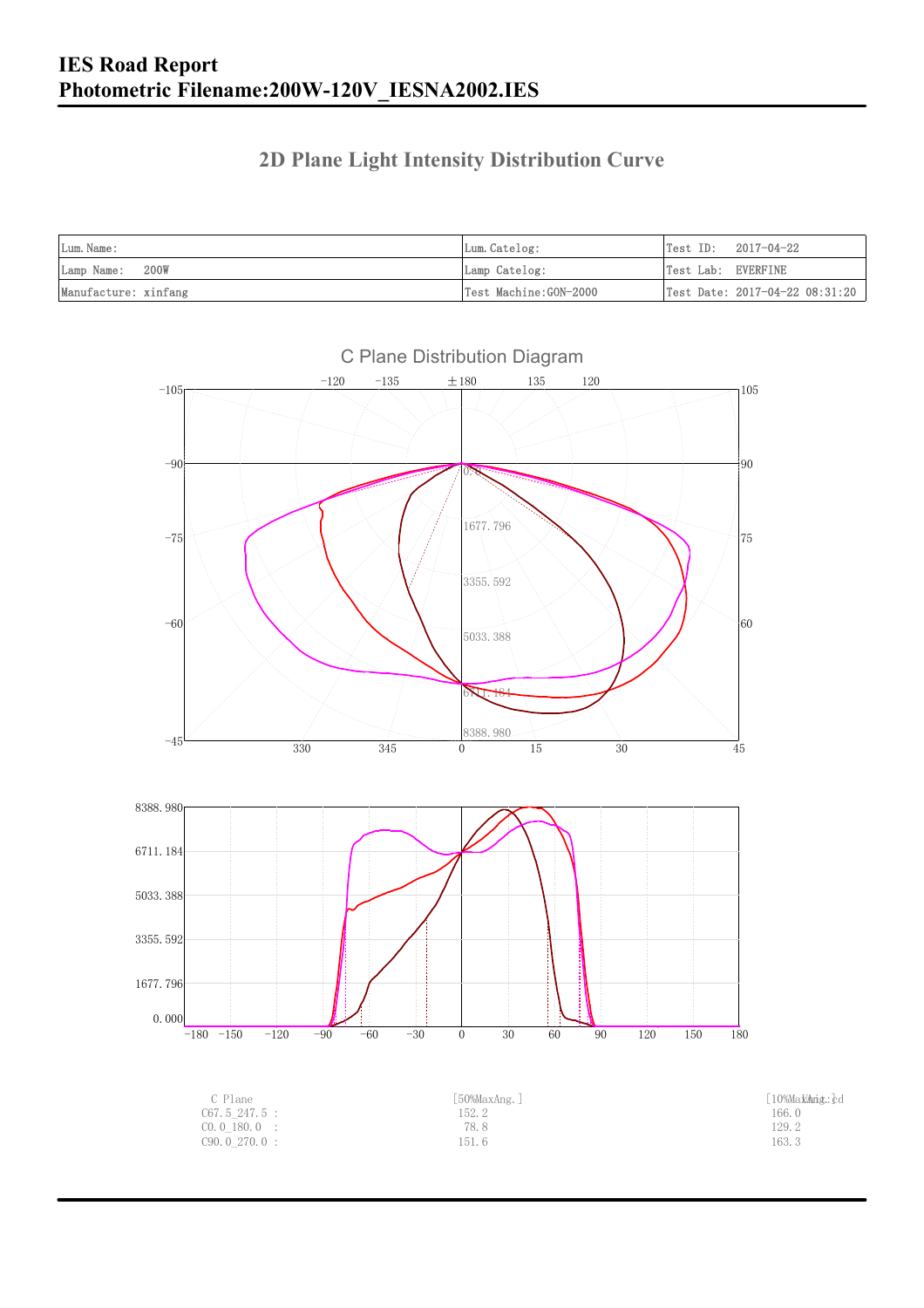### **3D Light Intensity Distribution Modal**

| Lum. Name:           | Lum.Catelog:          |                    | $\textsf{Test ID:} \quad 2017-04-22$ |
|----------------------|-----------------------|--------------------|--------------------------------------|
| 200W<br>Lamp Name:   | Lamp Catelog:         | Test Lab: EVERFINE |                                      |
| Manufacture: xinfang | Test Machine:GON-2000 |                    | Test Date: 2017-04-22 08:31:20       |

#### 3D Light Intensity Distribution Modal

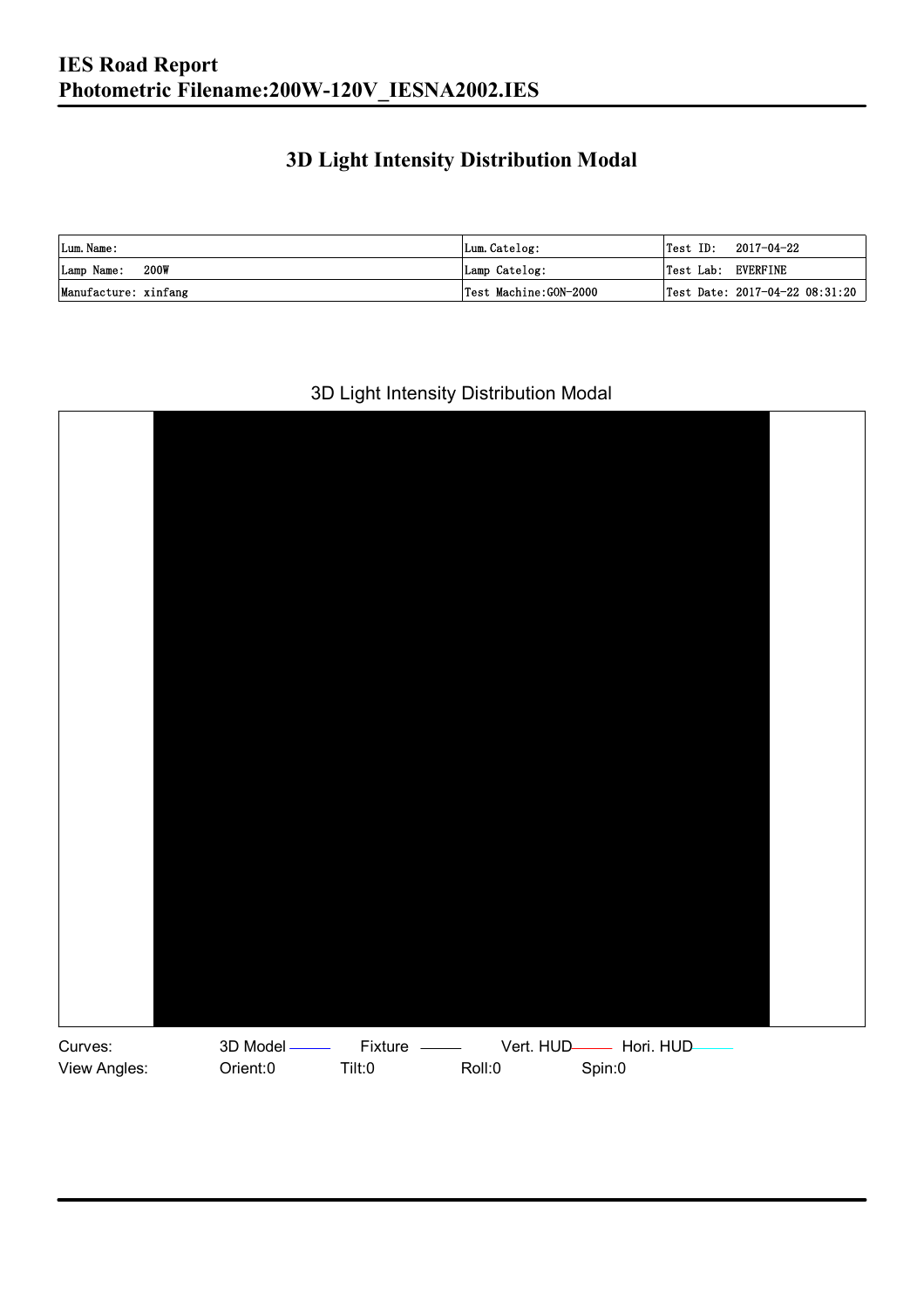#### **IES Road Report Photometric Filename:200W-120V\_IESNA2002.IES**

### **Zonal Flux Tabulation**

| Zone $(\gamma)$ | Zone Flux     | Sums Flux     | Zone%Lamp | Sums%Lamp | Zone $(\gamma)$ | Zone Flux | Sums Flux | Zone%Lamp | Sums%Lamp |
|-----------------|---------------|---------------|-----------|-----------|-----------------|-----------|-----------|-----------|-----------|
|                 | $(\text{lm})$ | $(\text{lm})$ |           |           |                 | (1m)      | (1m)      |           |           |
| $0.0-1.0$       | 6.37          | 6.37          | 0.03      | 0.03      | $45.0 - 46.0$   | 464.66    | 464.66    | 1.85      | 1.85      |
| $1.0 - 2.0$     | 19.10         | 25.47         | 0.08      | 0.10      | 46.0-47.0       | 468.33    | 932.99    | 1.86      | 3.70      |
| $2.0 - 3.0$     | 31.80         | 57.27         | 0.13      | 0.23      | 47.0-48.0       | 471.49    | 1404.48   | 1.87      | 5.58      |
| $3.0 - 4.0$     | 44.45         | 101.72        | 0.18      | 0.40      | 48.0-49.0       | 474.05    | 1878.53   | 1.88      | 7.46      |
| $4.0 - 5.0$     | 57.04         | 158.76        | 0.23      | 0.63      | 49.0-50.0       | 475.94    | 2354.47   | 1.89      | 9.35      |
| $5.0 - 6.0$     | 69.55         | 228.32        | 0.28      | 0.91      | $50.0 - 51.0$   | 477.09    | 2831.56   | 1.89      | 11.24     |
| $6.0 - 7.0$     | 81.98         | 310.30        | 0.33      | 1.23      | $51.0 - 52.0$   | 477.38    | 3308.95   | 1.90      | 13.14     |
| $7.0 - 8.0$     | 94.32         | 404.62        | 0.37      | 1.61      | $52.0 - 53.0$   | 476.89    | 3785.84   | 1.89      | 15.03     |
| $8.0 - 9.0$     | 106.58        | 511.19        | 0.42      | 2.03      | $53.0 - 54.0$   | 475.60    | 4261.44   | 1.89      | 16.92     |
| $9.0 - 10.0$    | 118.74        | 629.93        | 0.47      | 2.50      | $54.0 - 55.0$   | 473.33    | 4734.77   | 1.88      | 18.80     |
| $10.0 - 11.0$   | 130.81        | 760.74        | 0.52      | 3.02      | $55.0 - 56.0$   | 469.97    | 5204.74   | 1.87      | 20.67     |
| $11.0 - 12.0$   | 142.79        | 903.53        | 0.57      | 3.59      | $56.0 - 57.0$   | 465.39    | 5670.13   | 1.85      | 22.52     |
| $12.0 - 13.0$   | 154.70        | 1058.23       | 0.61      | 4.20      | $57.0 - 58.0$   | 459.46    | 6129.59   | 1.82      | 24.34     |
| $13.0 - 14.0$   | 166.53        | 1224.76       | 0.66      | 4.86      | $58.0 - 59.0$   | 452.26    | 6581.84   | 1.80      | 26.14     |
| $14.0 - 15.0$   | 178.29        | 1403.05       | 0.71      | 5.57      | $59.0 - 60.0$   | 444.18    | 7026.02   | 1.76      | 27.90     |
| $15.0 - 16.0$   | 190.01        | 1593.06       | 0.75      | 6.33      | $60.0 - 61.0$   | 435.22    | 7461.25   | 1.73      | 29.63     |
| $16.0 - 17.0$   | 201.71        | 1794.77       | 0.80      | 7.13      | $61.0 - 62.0$   | 425.26    | 7886.50   | 1.69      | 31.32     |
| $17.0 - 18.0$   | 213.35        | 2008.12       | 0.85      | 7.97      | $62.0 - 63.0$   | 414.57    | 8301.07   | 1.65      | 32.96     |
| $18.0 - 19.0$   | 224.96        | 2233.09       | 0.89      | 8.87      | $63.0 - 64.0$   | 403.10    | 8704.18   | 1.60      | 34.56     |
| $19.0 - 20.0$   | 236.58        | 2469.67       | 0.94      | 9.81      | $64.0 - 65.0$   | 391.32    | 9095.50   | 1.55      | 36.12     |
| $20.0 - 21.0$   | 248.16        | 2717.83       | 0.99      | 10.79     | $65.0 - 66.0$   | 379.75    | 9475.25   | 1.51      | 37.63     |
| $21.0 - 22.0$   | 259.70        | 2977.52       | 1.03      | 11.82     | $66.0 - 67.0$   | 368.07    | 9843.32   | 1.46      | 39.09     |
| $22.0 - 23.0$   | 271.16        | 3248.69       | 1.08      | 12.90     | $67.0 - 68.0$   | 356.87    | 10200.19  | 1.42      | 40.50     |
| $23.0 - 24.0$   | 282.54        | 3531.23       | 1.12      | 14.02     | $68.0 - 69.0$   | 346.27    | 10546.46  | 1.38      | 41.88     |
| $24.0 - 25.0$   | 293.78        | 3825.01       | 1.17      | 15.19     | 69.0-70.0       | 335.37    | 10881.83  | 1.33      | 43.21     |
| $25.0 - 26.0$   | 304.82        | 4129.83       | 1.21      | 16.40     | $70.0 - 71.0$   | 323.63    | 11205.46  | 1.29      | 44.50     |
| $26.0 - 27.0$   | 315.70        | 4445.53       | 1.25      | 17.65     | $71.0 - 72.0$   | 310.63    | 11516.08  | 1.23      | 45.73     |
| $27.0 - 28.0$   | 326.43        | 4771.96       | 1.30      | 18.95     | $72.0 - 73.0$   | 295.49    | 11811.57  | 1.17      | 46.90     |
| $28.0 - 29.0$   | 336.92        | 5108.88       | 1.34      | 20.29     | $73.0 - 74.0$   | 278.05    | 12089.62  | 1.10      | 48.01     |
| 29.0-30.0       | 347.21        | 5456.09       | 1.38      | 21.67     | 74.0-75.0       | 257.17    | 12346.79  | $1.02\,$  | 49.03     |
| $30.0 - 31.0$   | 357.29        | 5813.38       | 1.42      | 23.08     | $75.0 - 76.0$   | 231.28    | 12578.07  | 0.92      | 49.95     |
| $31.0 - 32.0$   | 367.05        | 6180.43       | 1.46      | 24.54     | 76.0-77.0       | 202.09    | 12780.16  | 0.80      | 50.75     |
| $32.0 - 33.0$   | 376.47        | 6556.90       | 1.49      | 26.04     | $77.0 - 78.0$   | 171.41    | 12951.56  | 0.68      | 51.43     |
| $33.0 - 34.0$   | 385.60        | 6942.50       | 1.53      | 27.57     | 78.0-79.0       | 140.48    | 13092.05  | 0.56      | 51.99     |
| $34.0 - 35.0$   | 394.42        | 7336.92       | 1.57      | 29.13     | $79.0 - 80.0$   | 110.24    | 13202.29  | 0.44      | 52.43     |
| $35.0 - 36.0$   | 402.90        | 7739.82       | 1.60      | 30.73     | $80.0 - 81.0$   | 83.16     | 13285.45  | 0.33      | 52.76     |
| $36.0 - 37.0$   | 411.00        | 8150.82       | 1.63      | 32.37     | $81.0 - 82.0$   | 61.35     | 13346.80  | 0.24      | 53.00     |
| $37.0 - 38.0$   | 418.66        | 8569.48       | 1.66      | 34.03     | $82.0 - 83.0$   | 43.49     | 13390.29  | 0.17      | 53.17     |
| $38.0 - 39.0$   | 425.85        | 8995.33       | 1.69      | 35.72     | 83.0-84.0       | 28.20     | 13418.49  | 0.11      | 53.28     |
| $39.0 - 40.0$   | 432.64        | 9427.97       | 1.72      | 37.44     | 84.0-85.0       | 15.78     | 13434.27  | 0.06      | 53.35     |
| $40.0 - 41.0$   | 439.03        | 9866.99       | 1.74      | 39.18     | 85.0-86.0       | 7.28      | 13441.55  | 0.03      | 53.38     |
| $41.0 - 42.0$   | 445.03        | 10312.02      | 1.77      | 40.95     | $86.0 - 87.0$   | 2.74      | 13444.29  | 0.01      | 53.39     |
| $42.0 - 43.0$   | 450.60        | 10762.62      | 1.79      | 42.74     | 87.0-88.0       | 1.11      | 13445.40  | 0.00      | 53.39     |
| $43.0 - 44.0$   | 455.73        | 11218.35      | 1.81      | 44.55     | 88.0-89.0       | 0.69      | 13446.09  | 0.00      | 53.39     |
| $44.0 - 45.0$   | 460.44        | 11678.79      | 1.83      | 46.38     | $89.0 - 90.0$   | 0.52      | 13446.61  | 0.00      | 53.40     |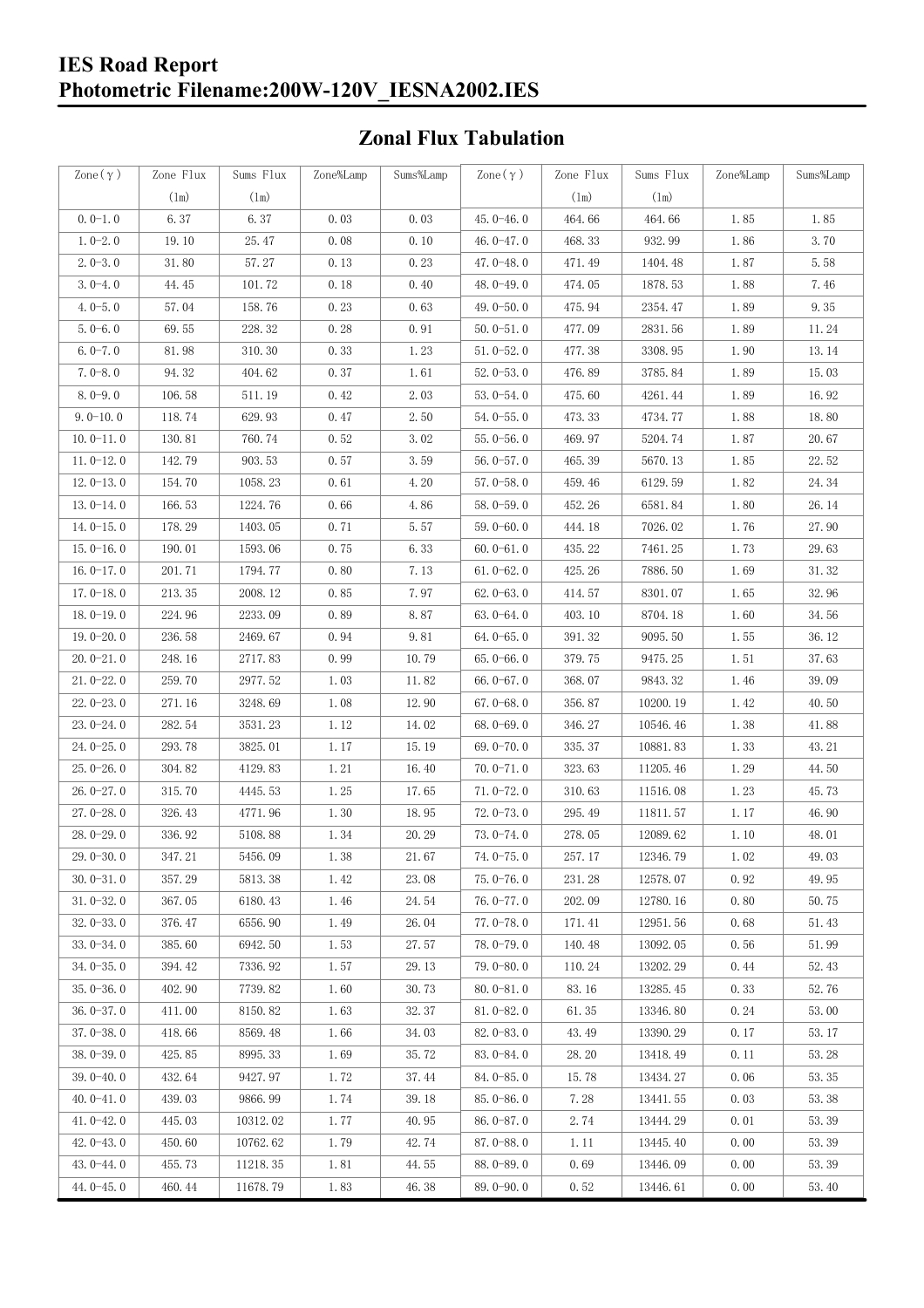#### **IES Road Report Photometric Filename:200W-120V\_IESNA2002.IES**

# **Zonal Flux Tabulation - (Cont.)**

| Zone $(\gamma)$ | Zone Flux | Sums Flux | Zone%Lamp | Sums%Lamp | Zone $(\gamma)$ | Zone Flux | Sums Flux | Zone%Lamp | Sums%Lamp |
|-----------------|-----------|-----------|-----------|-----------|-----------------|-----------|-----------|-----------|-----------|
|                 | (1m)      | (1m)      |           |           |                 | (1m)      | (1m)      |           |           |
| $90.0 - 91.0$   | 0.47      | 0.47      | 0.00      | 0.00      | $135.0 - 136.0$ | 0.89      | 0.89      | 0.00      | 0.00      |
| $91.0 - 92.0$   | 0.46      | 0.93      | 0.00      | 0.00      | 136.0-137.0     | 0.88      | 1.76      | 0.00      | 0.01      |
| $92.0 - 93.0$   | 0.46      | 1.39      | 0.00      | 0.01      | $137.0 - 138.0$ | 0.86      | 2.62      | 0.00      | 0.01      |
| 93.0-94.0       | 0.47      | 1.86      | 0.00      | 0.01      | 138.0-139.0     | 0.84      | 3.47      | 0.00      | 0.01      |
| $94.0 - 95.0$   | 0.48      | 2.34      | 0.00      | 0.01      | 139.0-140.0     | 0.82      | 4.29      | 0.00      | 0.02      |
| $95.0 - 96.0$   | 0.50      | 2.84      | 0.00      | 0.01      | $140.0 - 141.0$ | 0.81      | 5.10      | 0.00      | 0.02      |
| $96.0 - 97.0$   | 0.52      | 3.36      | 0.00      | 0.01      | 141.0-142.0     | 0.79      | 5.88      | 0.00      | 0.02      |
| $97.0 - 98.0$   | 0.53      | 3.89      | 0.00      | 0.02      | 142.0-143.0     | 0.77      | 6.65      | 0.00      | 0.03      |
| $98.0 - 99.0$   | 0.55      | 4.44      | 0.00      | 0.02      | 143.0-144.0     | 0.74      | 7.39      | 0.00      | 0.03      |
| $99.0 - 100.0$  | 0.57      | 5.01      | 0.00      | 0.02      | 144.0-145.0     | 0.71      | 8.09      | 0.00      | 0.03      |
| $100.0 - 101.0$ | 0.60      | 5.61      | 0.00      | 0.02      | $145.0 - 146.0$ | 0.70      | 8.79      | 0.00      | 0.03      |
| $101.0 - 102.0$ | 0.62      | 6.23      | 0.00      | 0.02      | 146.0-147.0     | 0.69      | 9.48      | 0.00      | 0.04      |
| $102.0 - 103.0$ | 0.65      | 6.88      | 0.00      | 0.03      | 147.0-148.0     | 0.68      | 10.16     | 0.00      | 0.04      |
| $103.0 - 104.0$ | 0.68      | 7.57      | 0.00      | 0.03      | 148.0-149.0     | 0.67      | 10.84     | 0.00      | 0.04      |
| $104.0 - 105.0$ | 0.72      | 8.28      | 0.00      | 0.03      | $149.0 - 150.0$ | 0.66      | 11.50     | 0.00      | 0.05      |
| $105.0 - 106.0$ | 0.75      | 9.04      | 0.00      | 0.04      | $150.0 - 151.0$ | 0.64      | 12.14     | 0.00      | 0.05      |
| $106.0 - 107.0$ | 0.79      | 9.82      | 0.00      | 0.04      | $151.0 - 152.0$ | 0.61      | 12.75     | 0.00      | 0.05      |
| $107.0 - 108.0$ | 0.82      | 10.64     | 0.00      | 0.04      | $152.0 - 153.0$ | 0.59      | 13.34     | 0.00      | 0.05      |
| $108.0 - 109.0$ | 0.85      | 11.49     | 0.00      | 0.05      | $153.0 - 154.0$ | 0.57      | 13.91     | 0.00      | 0.06      |
| $109.0 - 110.0$ | 0.88      | 12.36     | 0.00      | 0.05      | 154.0-155.0     | 0.55      | 14.46     | 0.00      | 0.06      |
| $110.0 - 111.0$ | 0.90      | 13.26     | 0.00      | 0.05      | $155.0 - 156.0$ | 0.52      | 14.98     | 0.00      | 0.06      |
| $111.0 - 112.0$ | 0.91      | 14.18     | 0.00      | 0.06      | $156.0 - 157.0$ | 0.50      | 15.48     | 0.00      | 0.06      |
| $112.0 - 113.0$ | 0.93      | 15.10     | 0.00      | 0.06      | 157.0-158.0     | 0.48      | 15.97     | 0.00      | 0.06      |
| $113.0 - 114.0$ | 0.93      | 16.04     | 0.00      | 0.06      | 158.0-159.0     | 0.46      | 16.42     | 0.00      | 0.07      |
| $114.0 - 115.0$ | 0.94      | 16.98     | 0.00      | 0.07      | $159.0 - 160.0$ | 0.44      | 16.86     | 0.00      | 0.07      |
| $115.0 - 116.0$ | 0.94      | 17.91     | 0.00      | 0.07      | $160.0 - 161.0$ | 0.42      | 17.28     | 0.00      | 0.07      |
| $116.0 - 117.0$ | 0.93      | 18.85     | 0.00      | 0.07      | $161.0 - 162.0$ | 0.40      | 17.67     | 0.00      | 0.07      |
| $117.0 - 118.0$ | 0.93      | 19.78     | 0.00      | 0.08      | $162.0 - 163.0$ | 0.38      | 18.05     | 0.00      | 0.07      |
| $118.0 - 119.0$ | 0.94      | 20.72     | 0.00      | 0.08      | $163.0 - 164.0$ | 0.36      | 18.41     | 0.00      | 0.07      |
| 119.0-120.0     | 0.96      | 21.68     | 0.00      | 0.09      | 164.0-165.0     | 0.34      | 18.74     | 0.00      | 0.07      |
| $120.0 - 121.0$ | 0.98      | 22.65     | 0.00      | 0.09      | $165.0 - 166.0$ | 0.32      | 19.06     | 0.00      | 0.08      |
| $121.0 - 122.0$ | 0.99      | 23.65     | 0.00      | 0.09      | $166.0 - 167.0$ | 0.30      | 19.36     | 0.00      | 0.08      |
| $122.0 - 123.0$ | 1.00      | 24.64     | 0.00      | 0.10      | $167.0 - 168.0$ | 0.29      | 19.65     | 0.00      | 0.08      |
| $123.0 - 124.0$ | 1.00      | 25.64     | 0.00      | 0.10      | $168.0 - 169.0$ | 0.28      | 19.94     | 0.00      | 0.08      |
| $124.0 - 125.0$ | 1.00      | 26.64     | 0.00      | 0.11      | $169.0 - 170.0$ | 0.27      | 20.21     | 0.00      | 0.08      |
| $125.0 - 126.0$ | 1.00      | 27.64     | 0.00      | 0.11      | $170.0 - 171.0$ | 0.25      | 20.46     | 0.00      | 0.08      |
| $126.0 - 127.0$ | 1.00      | 28.63     | 0.00      | 0.11      | $171.0 - 172.0$ | 0.23      | 20.69     | 0.00      | 0.08      |
| $127.0 - 128.0$ | 0.99      | 29.63     | 0.00      | 0.12      | $172.0 - 173.0$ | 0.21      | 20.90     | 0.00      | 0.08      |
| $128.0 - 129.0$ | 0.98      | 30.61     | 0.00      | 0.12      | 173.0-174.0     | 0.18      | 21.08     | 0.00      | 0.08      |
| $129.0 - 130.0$ | 0.97      | 31.58     | 0.00      | 0.13      | 174.0-175.0     | 0.15      | 21.23     | 0.00      | 0.08      |
| $130.0 - 131.0$ | 0.95      | 32.53     | 0.00      | 0.13      | $175.0 - 176.0$ | 0.12      | 21.35     | 0.00      | 0.08      |
| $131.0 - 132.0$ | 0.94      | 33.47     | 0.00      | 0.13      | 176.0-177.0     | 0.10      | 21.45     | 0.00      | 0.09      |
| $132.0 - 133.0$ | 0.92      | 34.39     | 0.00      | 0.14      | $177.0 - 178.0$ | 0.07      | 21.52     | 0.00      | 0.09      |
| $133.0 - 134.0$ | 0.91      | 35.30     | 0.00      | 0.14      | 178.0-179.0     | 0.04      | 21.56     | 0.00      | 0.09      |
| $134.0 - 135.0$ | 0.90      | 36.20     | 0.00      | 0.14      | $179.0 - 180.0$ | 0.01      | 21.57     | 0.00      | 0.09      |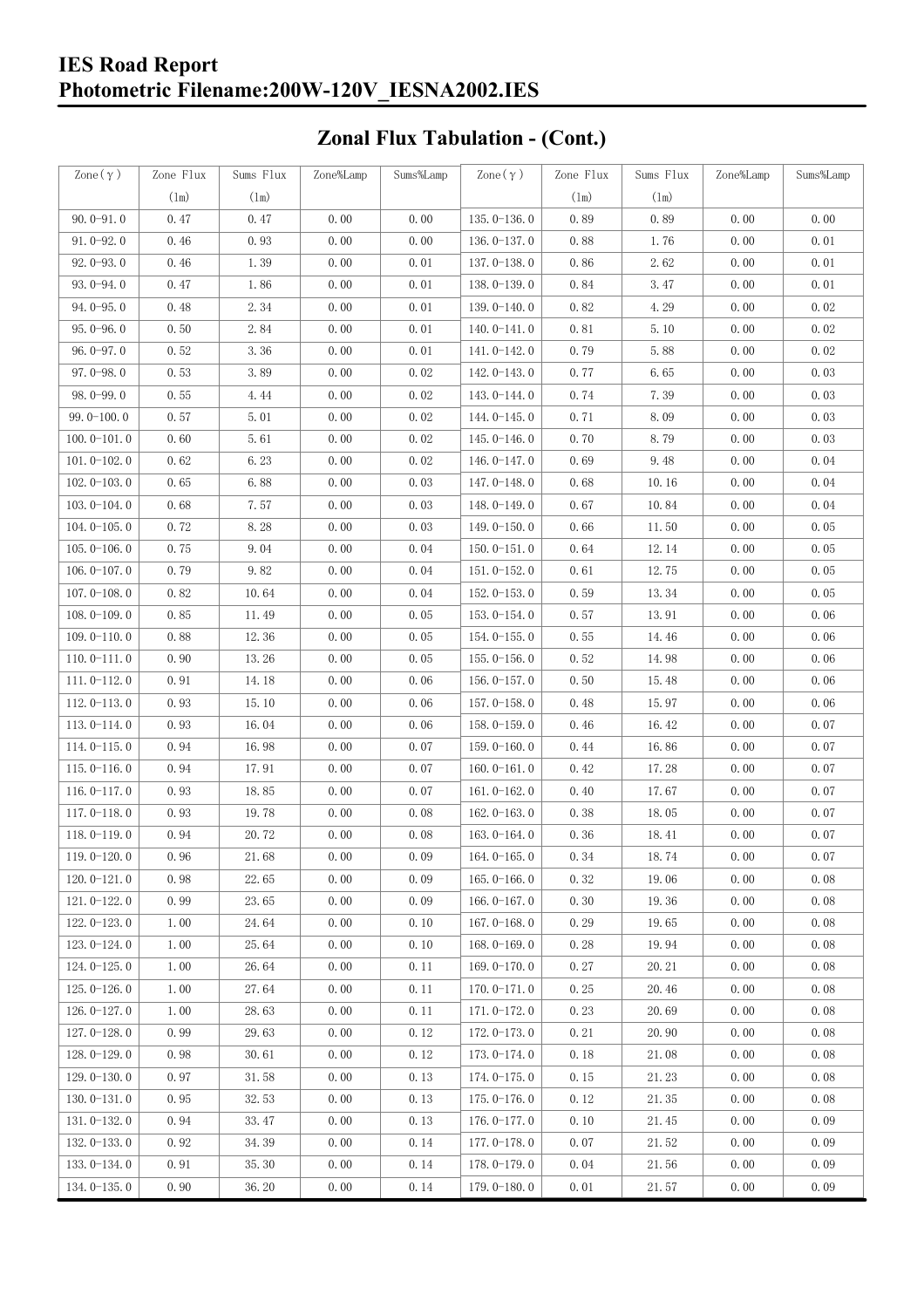### **Rectangle ISO Lighting Intensity Diagram**

| Lum. Name:           | Lum.Catelog:          | $Test ID: 2017-04-22$              |
|----------------------|-----------------------|------------------------------------|
| 200W<br>Lamp Name:   | Lamp Catelog:         | Test Lab: EVERFINE                 |
| Manufacture: xinfang | Test Machine:GON-2000 | Test Date: $2017-04-22$ $08:31:20$ |



Maximum Light Intensity(cd): 8388.98 Maximum Cand.@Angle: H=15.1°, V=40.7°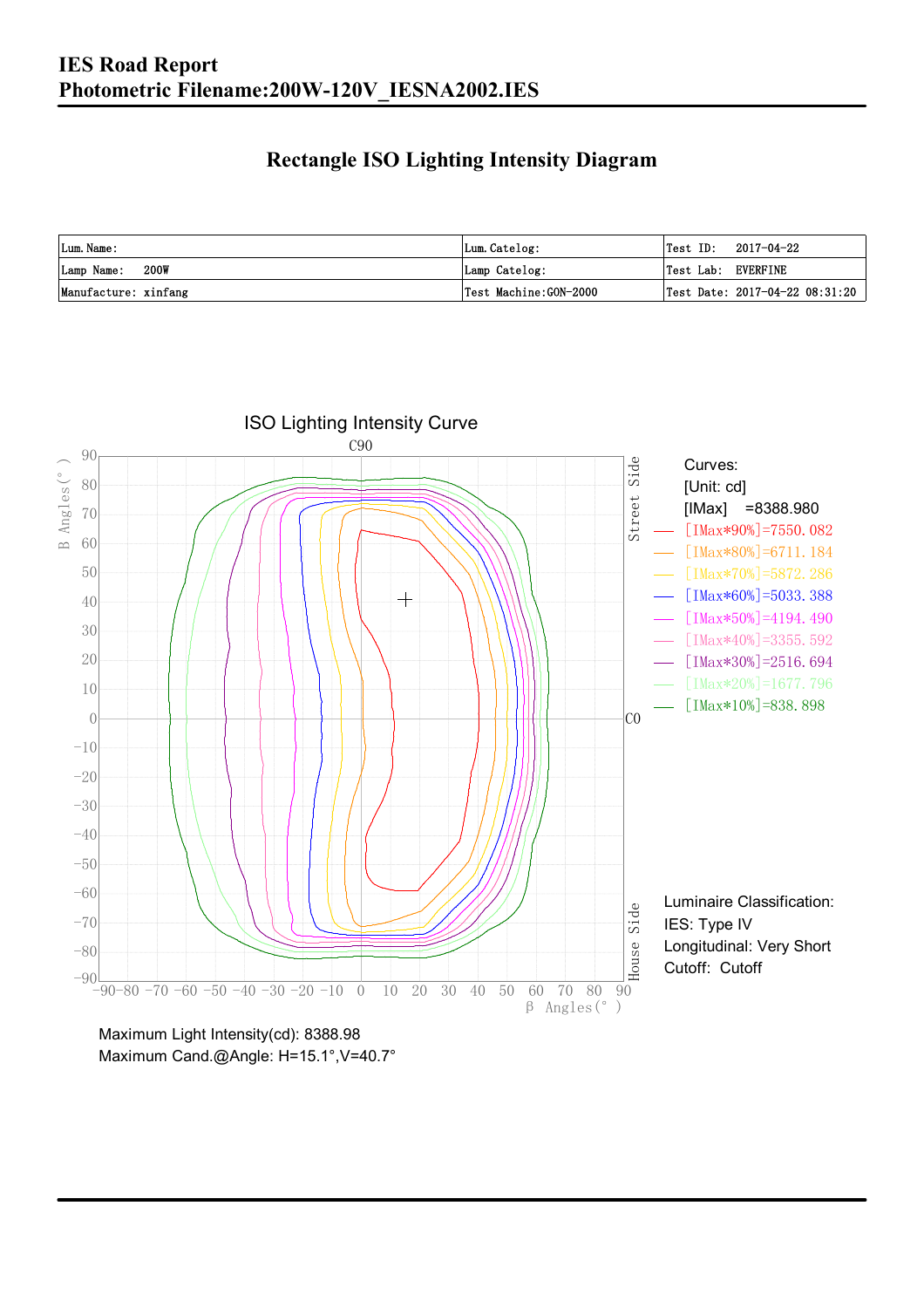### **Round ISO Lighting Intensity Diagram**

| Lum. Name:           | Lum.Catelog:          | 2017-04-22<br>Test ID:         |
|----------------------|-----------------------|--------------------------------|
| 200W<br>Lamp Name:   | Lamp Catelog:         | Test Lab: EVERFINE             |
| Manufacture: xinfang | Test Machine:GON-2000 | Test Date: 2017-04-22 08:31:20 |

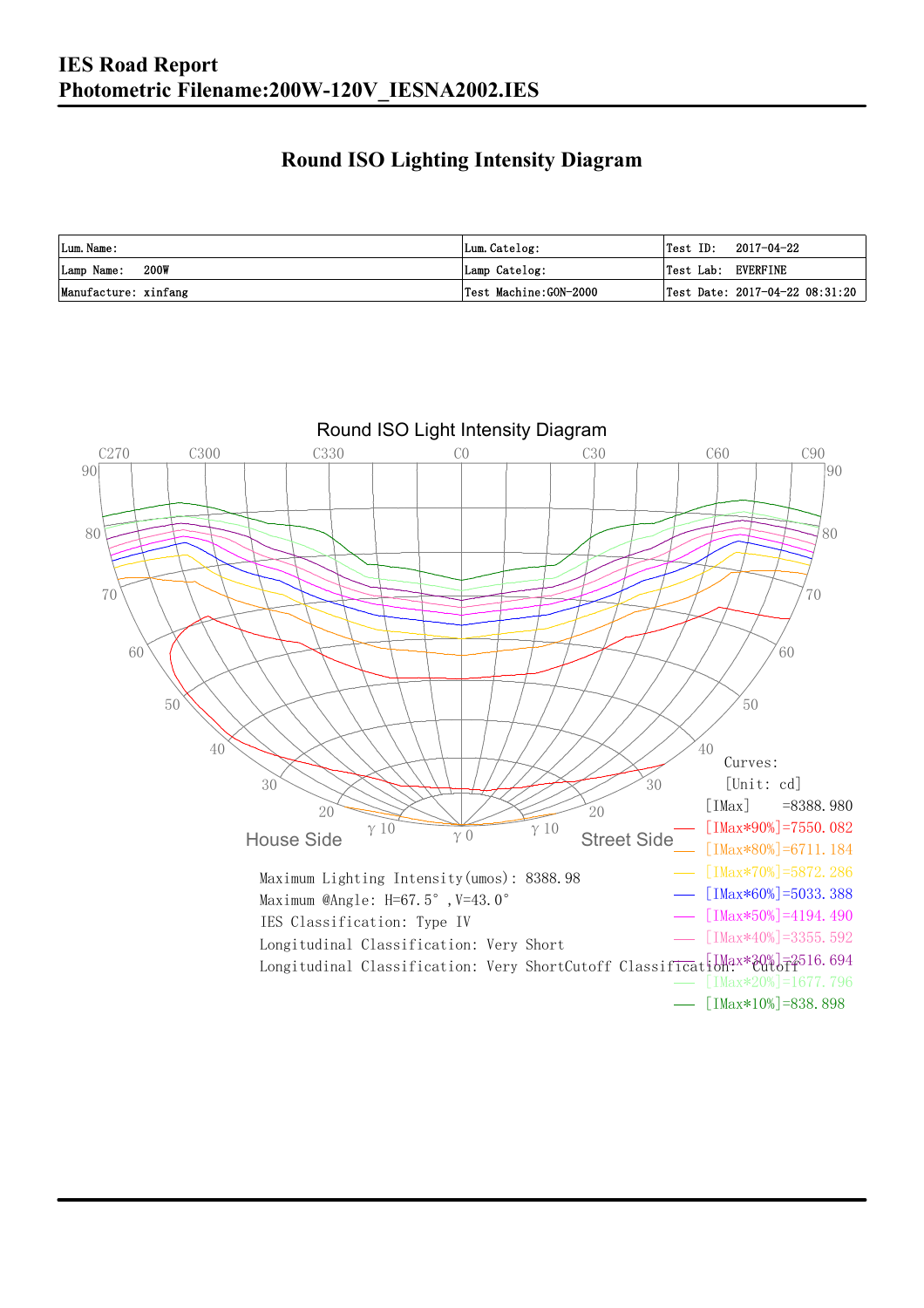#### **Plane ISO-Illuminance Diagram**

| Lum. Name:           | Lum.Catelog:          | $\textsf{Test ID:} \quad 2017-04-22$           |
|----------------------|-----------------------|------------------------------------------------|
| 200W<br>Lamp Name:   | Lamp Catelog:         | Test Lab: EVERFINE                             |
| Manufacture: xinfang | Test Machine:GON-2000 | $\vert$ Test Date: 2017-04-22 08:31:20 $\vert$ |



Plane ISO-Illuminance Curve

Working Plane Maximum Illuminance(lx): 793.27 Working Plane Maximum Illuminance Position(d/h):H0.0 V0.2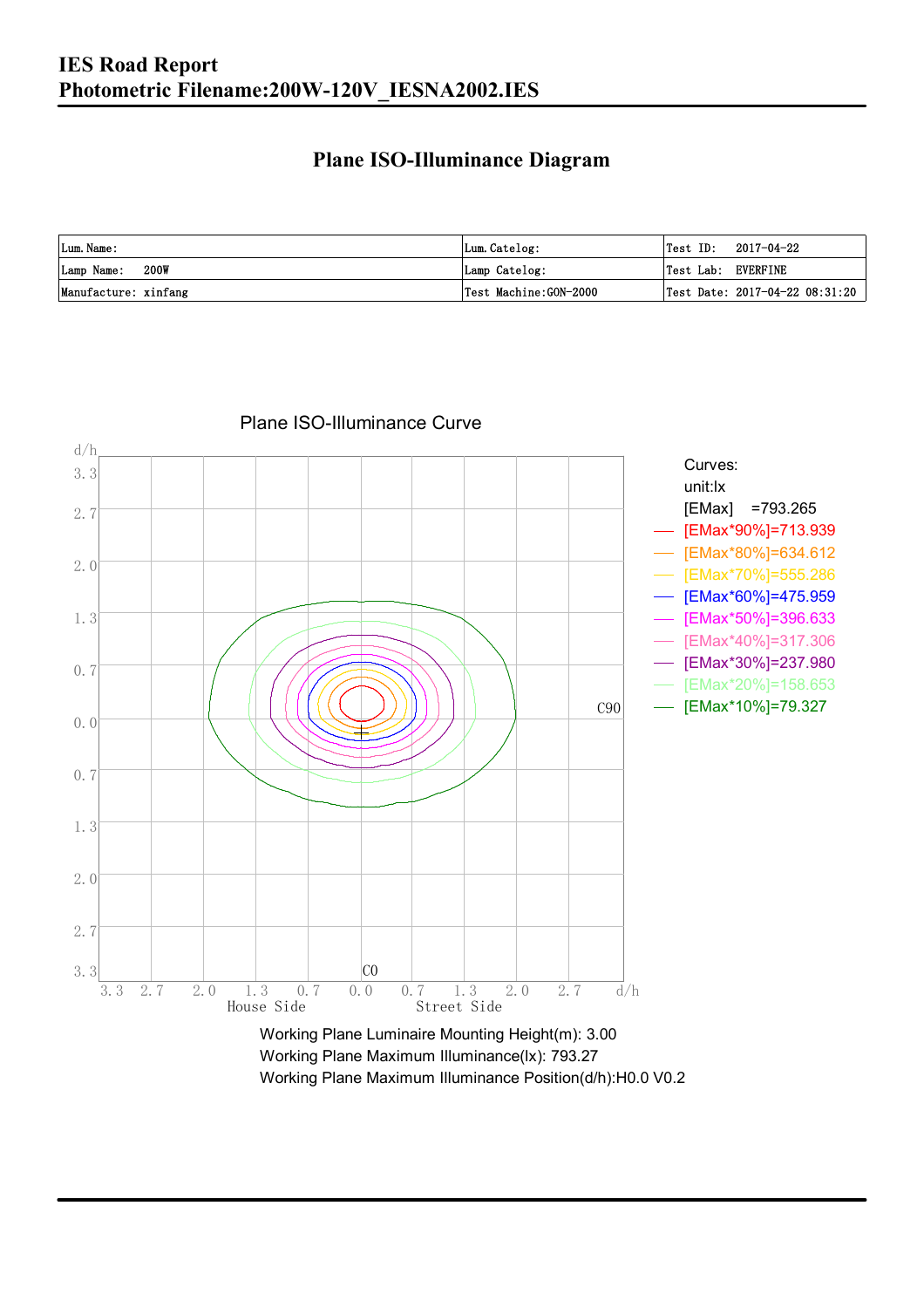### **3D Plane ISO Illuminance Diagram**

| Lum. Name:           | Lum.Catelog:          |                    | $\textsf{Test ID:} \quad 2017-04-22$ |
|----------------------|-----------------------|--------------------|--------------------------------------|
| 200W<br>Lamp Name:   | Lamp Catelog:         | Test Lab: EVERFINE |                                      |
| Manufacture: xinfang | Test Machine:GON-2000 |                    | Test Date: 2017-04-22 08:31:20       |

#### 3D Plane Illuminance Modal

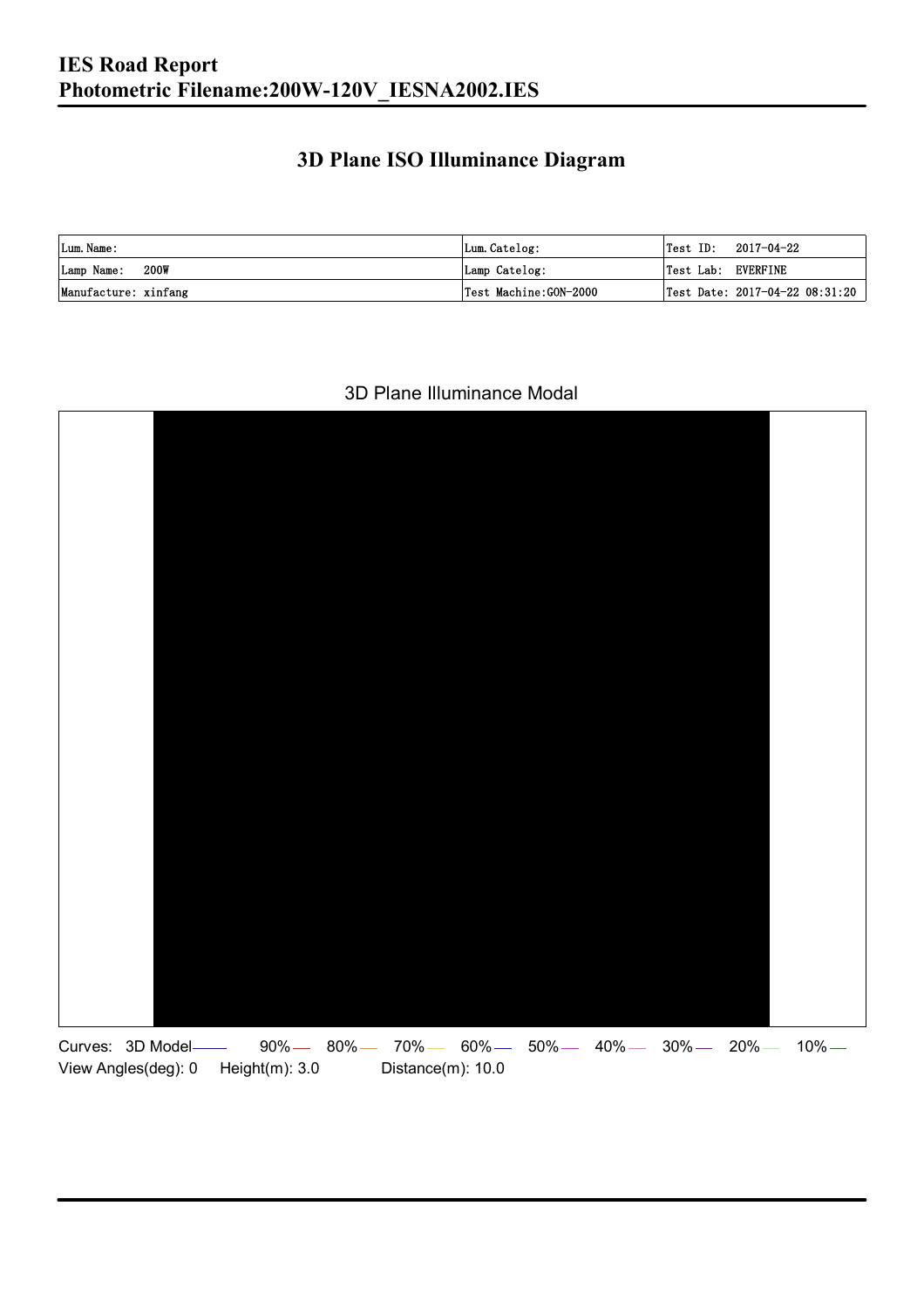### **Space ISO Illuminance Diagram**

| Lum. Name:           | Lum.Catelog:          | $\textsf{Test ID:} \quad 2017-04-22$           |
|----------------------|-----------------------|------------------------------------------------|
| 200W<br>Lamp Name:   | Lamp Catelog:         | Test Lab: EVERFINE                             |
| Manufacture: xinfang | Test Machine:GON-2000 | $\vert$ Test Date: 2017-04-22 08:31:20 $\vert$ |



### Space ISO Illuminance Curve

Space Plane Maximum Illuminance and @Angle:7139.39lx,10.0deg Plane Maximum Lighting Intensity and @Angle:8290.430cd,0eg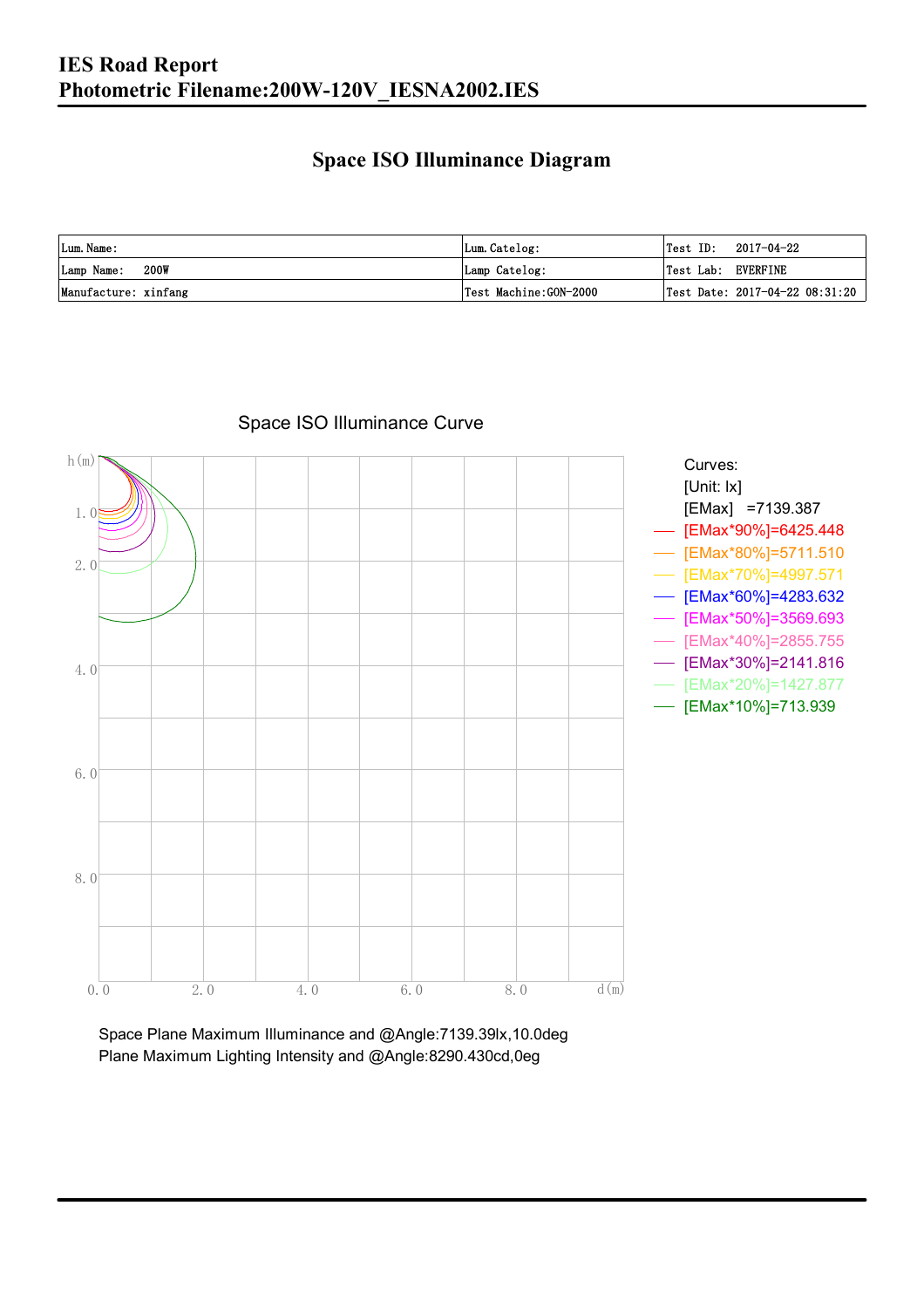### **Illuminance-Distance Diagram**

| Lum. Name:           | Lum.Catelog:           | Test ID:           | 2017-04-22                     |
|----------------------|------------------------|--------------------|--------------------------------|
| 200W<br>Lamp Name:   | Lamp Catelog:          | Test Lab: EVERFINE |                                |
| Manufacture: xinfang | 'Test Machine:GON−2000 |                    | Test Date: 2017-04-22 08:31:20 |



Illuminance-Distance Curve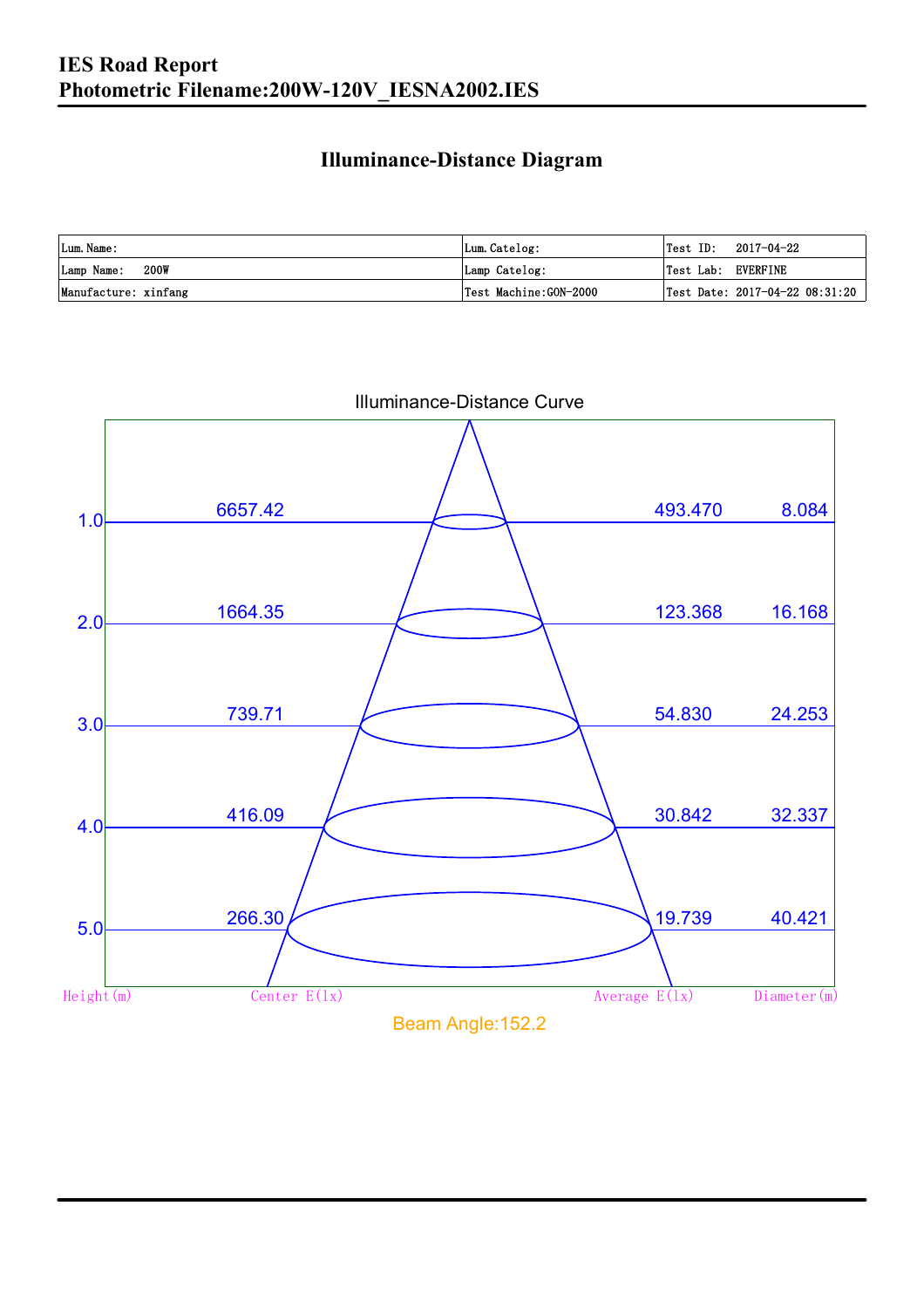### **Road Coefficient of Utilization Curves**

| Lum. Name:           | Lum.Catelog:          |                    | $\textsf{Test ID:} \quad 2017-04-22$ |
|----------------------|-----------------------|--------------------|--------------------------------------|
| 200W<br>Lamp Name:   | Lamp Catelog:         | Test Lab: EVERFINE |                                      |
| Manufacture: xinfang | Test Machine:GON-2000 |                    | Test Date: 2017-04-22 08:31:20       |



Tilt Angles: Ang1(deg): 0 Ang2(deg): 5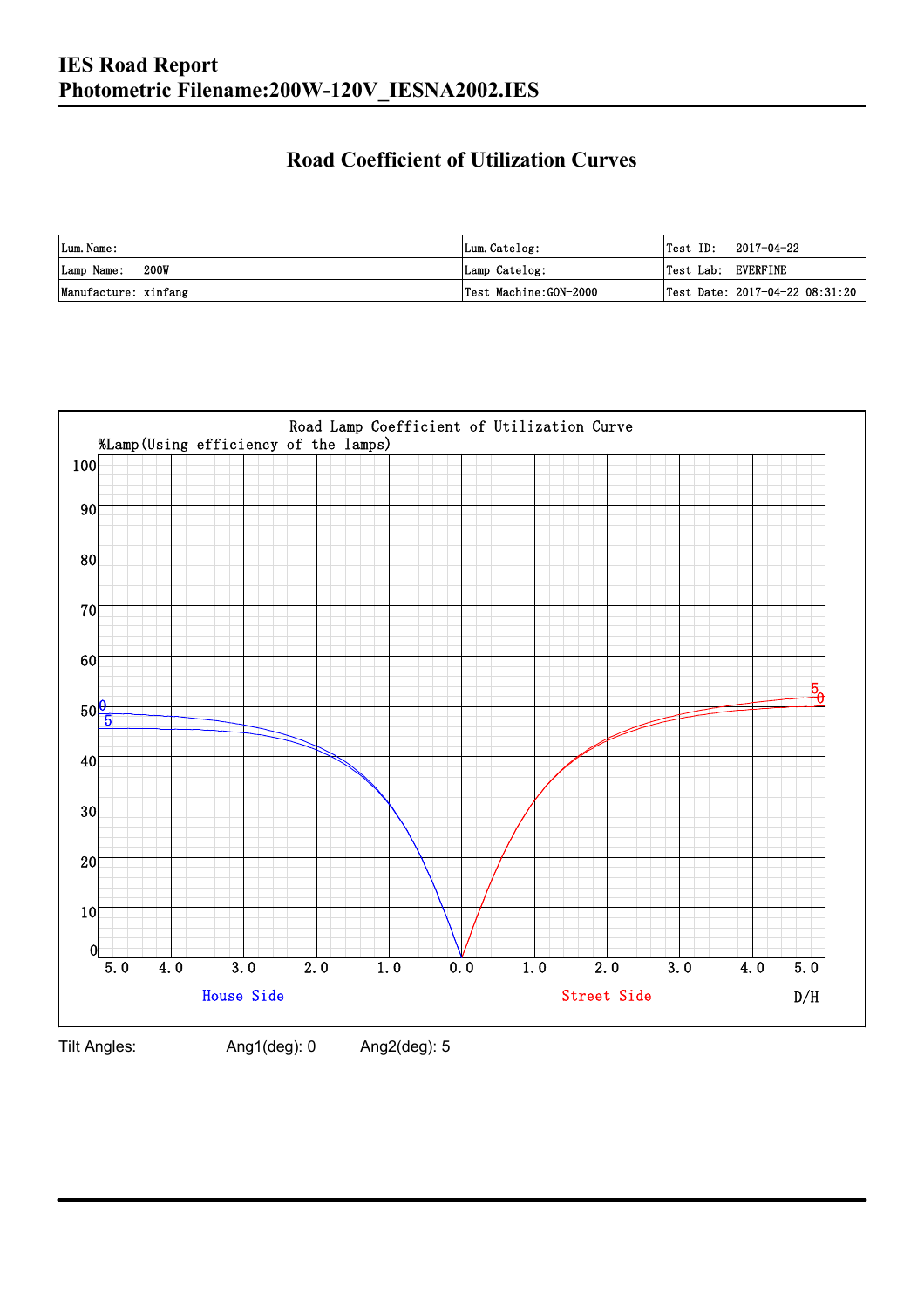#### **IES Road Report Photometric Filename:200W-120V\_IESNA2002.IES**

### **Candela Tabulation**

| V/H           | CO.0    | C22.5   | C45.0   | C67.5   | C90.0   | C112.5  | C135.0  | C157.5  | C180.0  | C202.5  | C225.0  | C <sub>247.5</sub> |
|---------------|---------|---------|---------|---------|---------|---------|---------|---------|---------|---------|---------|--------------------|
| $\gamma$ 0.0  | 6657.42 | 6657.42 | 6657.42 | 6657.42 | 6657.42 | 6657.42 | 6657.42 | 6657.42 | 6657.42 | 6657.42 | 6657.42 | 6657.42            |
| $\gamma$ 1.0  | 6756.96 | 6751.42 | 6728.74 | 6697.14 | 6660.20 | 6622.92 | 6584.52 | 6560.29 | 6553.38 | 6559.67 | 6582.55 | 6615.16            |
| $\gamma$ 2.0  | 6849.43 | 6843.03 | 6798.69 | 6734.32 | 6662.93 | 6584.24 | 6509.41 | 6458.52 | 6444.30 | 6456.98 | 6503.84 | 6573.25            |
| $\gamma$ 3.0  | 6939.76 | 6934.28 | 6869.90 | 6769.76 | 6665.66 | 6544.80 | 6434.21 | 6355.89 | 6328.54 | 6353.98 | 6419.83 | 6531.12            |
| $\gamma$ 4.0  | 7025.96 | 7021.10 | 6938.73 | 6807.84 | 6667.83 | 6497.51 | 6353.39 | 6245.87 | 6208.10 | 6244.73 | 6328.88 | 6483.48            |
| $\gamma$ 5.0  | 7106.49 | 7097.55 | 7006.96 | 6846.19 | 6666.10 | 6450.62 | 6272.57 | 6133.83 | 6085.39 | 6135.24 | 6243.74 | 6433.81            |
| $\gamma$ 6.0  | 7187.08 | 7172.15 | 7069.66 | 6883.75 | 6662.32 | 6401.19 | 6190.92 | 6022.07 | 5966.94 | 6022.77 | 6154.24 | 6381.69            |
| $\gamma$ 7.0  | 7266.46 | 7249.86 | 7125.71 | 6919.43 | 6656.24 | 6350.17 | 6104.21 | 5917.58 | 5848.90 | 5907.09 | 6065.08 | 6327.47            |
| $\gamma$ 8.0  | 7338.53 | 7326.95 | 7185.44 | 6955.92 | 6653.52 | 6297.13 | 6020.52 | 5806.73 | 5730.09 | 5792.87 | 5974.34 | 6274.93            |
| $\gamma$ 9.0  | 7406.92 | 7402.06 | 7246.61 | 6994.91 | 6652.40 | 6247.56 | 5934.33 | 5690.91 | 5608.29 | 5677.69 | 5887.27 | 6226.84            |
| $\gamma$ 10.0 | 7474.92 | 7471.19 | 7307.80 | 7037.78 | 6647.52 | 6198.92 | 5853.29 | 5575.23 | 5475.90 | 5561.01 | 5801.16 | 6181.02            |
| $\gamma$ 11.0 | 7541.45 | 7533.30 | 7366.39 | 7081.92 | 6649.29 | 6156.00 | 5772.41 | 5460.23 | 5337.75 | 5443.32 | 5717.25 | 6135.93            |
| $\gamma$ 12.0 | 7603.79 | 7595.31 | 7421.49 | 7123.75 | 6654.17 | 6115.64 | 5692.87 | 5344.37 | 5208.52 | 5324.07 | 5637.20 | 6095.02            |
| $\gamma$ 13.0 | 7661.11 | 7657.10 | 7478.92 | 7168.44 | 6662.82 | 6081.71 | 5611.33 | 5224.44 | 5083.63 | 5208.53 | 5552.50 | 6053.28            |
| $\gamma$ 14.0 | 7716.40 | 7711.08 | 7537.17 | 7214.14 | 6683.45 | 6053.47 | 5527.69 | 5108.58 | 4963.18 | 5096.82 | 5463.64 | 6015.36            |
| $\gamma$ 15.0 | 7773.01 | 7761.65 | 7591.01 | 7261.80 | 6711.16 | 6026.44 | 5445.39 | 5000.52 | 4848.55 | 4986.08 | 5377.73 | 5979.06            |
| $\gamma$ 16.0 | 7832.47 | 7815.66 | 7647.07 | 7307.91 | 6740.73 | 6001.96 | 5360.99 | 4903.38 | 4742.96 | 4878.77 | 5291.16 | 5945.79            |
| $\gamma$ 17.0 | 7890.41 | 7866.16 | 7700.71 | 7355.61 | 6773.28 | 5980.98 | 5281.29 | 4812.21 | 4649.94 | 4779.12 | 5206.57 | 5915.26            |
| $\gamma$ 18.0 | 7944.61 | 7913.83 | 7749.22 | 7405.07 | 6812.48 | 5968.17 | 5205.35 | 4722.36 | 4559.30 | 4682.99 | 5122.69 | 5886.51            |
| $\gamma$ 19.0 | 7995.02 | 7958.26 | 7795.10 | 7460.42 | 6851.86 | 5958.80 | 5135.54 | 4638.35 | 4477.13 | 4592.53 | 5041.20 | 5862.25            |
| $\gamma$ 20.0 | 8043.12 | 7999.62 | 7844.28 | 7513.84 | 6893.52 | 5952.25 | 5067.63 | 4560.72 | 4394.51 | 4509.57 | 4961.59 | 5839.30            |
| $\gamma$ 21.0 | 8093.00 | 8041.36 | 7890.60 | 7568.61 | 6941.06 | 5940.56 | 5005.23 | 4481.26 | 4314.67 | 4430.88 | 4886.52 | 5817.29            |
| $\gamma$ 22.0 | 8132.62 | 8084.62 | 7937.95 | 7625.87 | 6987.03 | 5931.05 | 4947.92 | 4408.43 | 4233.68 | 4356.23 | 4822.37 | 5796.49            |
| $\gamma$ 23.0 | 8175.31 | 8124.98 | 7979.58 | 7684.98 | 7033.40 | 5918.02 | 4888.83 | 4336.34 | 4150.80 | 4279.98 | 4763.11 | 5774.01            |
| $\gamma$ 24.0 | 8216.49 | 8155.29 | 8022.60 | 7745.08 | 7090.13 | 5905.11 | 4827.82 | 4260.82 | 4067.82 | 4207.44 | 4704.07 | 5754.32            |
| $\gamma$ 25.0 | 8248.11 | 8181.75 | 8061.62 | 7803.34 | 7142.31 | 5888.94 | 4769.48 | 4184.77 | 3990.95 | 4130.87 | 4645.68 | 5730.09            |
| $\gamma$ 26.0 | 8270.50 | 8199.70 | 8094.77 | 7857.34 | 7193.63 | 5873.35 | 4711.18 | 4103.21 | 3919.08 | 4056.85 | 4587.20 | 5706.98            |
| $\gamma$ 27.0 | 8283.50 | 8217.14 | 8125.80 | 7909.57 | 7242.78 | 5859.29 | 4652.63 | 4025.61 | 3849.84 | 3979.72 | 4529.51 | 5683.52            |
| $\gamma$ 28.0 | 8290.43 | 8231.52 | 8153.93 | 7959.22 | 7289.75 | 5843.50 | 4601.56 | 3949.40 | 3777.42 | 3905.48 | 4471.11 | 5657.94            |
| $\gamma$ 29.0 | 8281.23 | 8239.59 | 8177.77 | 8006.26 | 7333.89 | 5822.38 | 4554.40 | 3877.04 | 3708.70 | 3834.30 | 4413.84 | 5631.92            |
| $\gamma$ 30.0 | 8268.48 | 8240.84 | 8199.62 | 8053.17 | 7387.26 | 5800.64 | 4508.83 | 3804.38 | 3640.94 | 3766.79 | 4359.44 | 5602.92            |
| $\gamma$ 31.0 | 8239.46 | 8233.79 | 8217.48 | 8100.42 | 7429.52 | 5773.45 | 4462.86 | 3736.99 | 3575.18 | 3702.27 | 4308.41 | 5573.20            |
| $\gamma$ 32.0 | 8202.50 | 8213.14 | 8232.34 | 8141.62 | 7474.56 | 5743.29 | 4416.10 | 3673.94 | 3509.80 | 3639.40 | 4257.67 | 5542.60            |
| $\gamma$ 33.0 | 8154.35 | 8185.44 | 8244.88 | 8179.78 | 7514.16 | 5712.92 | 4366.35 | 3615.36 | 3444.74 | 3576.30 | 4207.71 | 5509.48            |
| $\gamma$ 34.0 | 8102.45 | 8149.07 | 8259.02 | 8210.93 | 7551.21 | 5688.68 | 4316.99 | 3554.86 | 3379.84 | 3515.68 | 4162.56 | 5474.28            |
| $\gamma$ 35.0 | 8034.76 | 8105.70 | 8270.36 | 8241.93 | 7586.32 | 5664.21 | 4271.74 | 3492.81 | 3312.92 | 3457.26 | 4118.90 | 5439.72            |
| $\gamma$ 36.0 | 7963.67 | 8045.90 | 8275.51 | 8272.13 | 7619.22 | 5637.27 | 4228.36 | 3429.62 | 3242.82 | 3400.30 | 4074.74 | 5404.18            |
| $\gamma$ 37.0 | 7883.31 | 7985.12 | 8278.27 | 8302.91 | 7646.21 | 5604.31 | 4185.63 | 3366.49 | 3170.67 | 3338.74 | 4028.35 | 5371.46            |
| $\gamma$ 38.0 | 7788.53 | 7917.40 | 8269.50 | 8329.33 | 7668.97 | 5570.45 | 4142.97 | 3304.02 | 3093.30 | 3273.19 | 3982.33 | 5343.31            |
| $\gamma$ 39.0 | 7683.66 | 7840.28 | 8255.98 | 8347.86 | 7697.98 | 5537.79 | 4095.05 | 3240.56 | 3015.92 | 3203.47 | 3933.95 | 5317.37            |
| $\gamma$ 40.0 | 7576.18 | 7765.48 | 8239.85 | 8360.34 | 7725.64 | 5513.40 | 4041.62 | 3173.91 | 2938.61 | 3128.74 | 3885.25 | 5291.09            |
| $\gamma$ 41.0 | 7455.33 | 7675.46 | 8221.94 | 8368.85 | 7749.86 | 5494.73 | 3989.87 | 3101.52 | 2868.05 | 3054.00 | 3836.64 | 5269.83            |
| $\gamma$ 42.0 | 7329.12 | 7592.17 | 8196.76 | 8380.39 | 7772.11 | 5481.20 | 3943.32 | 3029.14 | 2798.59 | 2979.27 | 3780.38 | 5251.73            |
| $\gamma$ 43.0 | 7192.84 | 7490.26 | 8167.47 | 8388.98 | 7787.81 | 5465.90 | 3899.97 | 2956.81 | 2729.59 | 2904.93 | 3725.63 | 5234.64            |
| $\gamma$ 44.0 | 7039.21 | 7390.60 | 8137.83 | 8387.41 | 7802.21 | 5448.17 | 3854.74 | 2888.08 | 2661.85 | 2839.54 | 3677.17 | 5215.00            |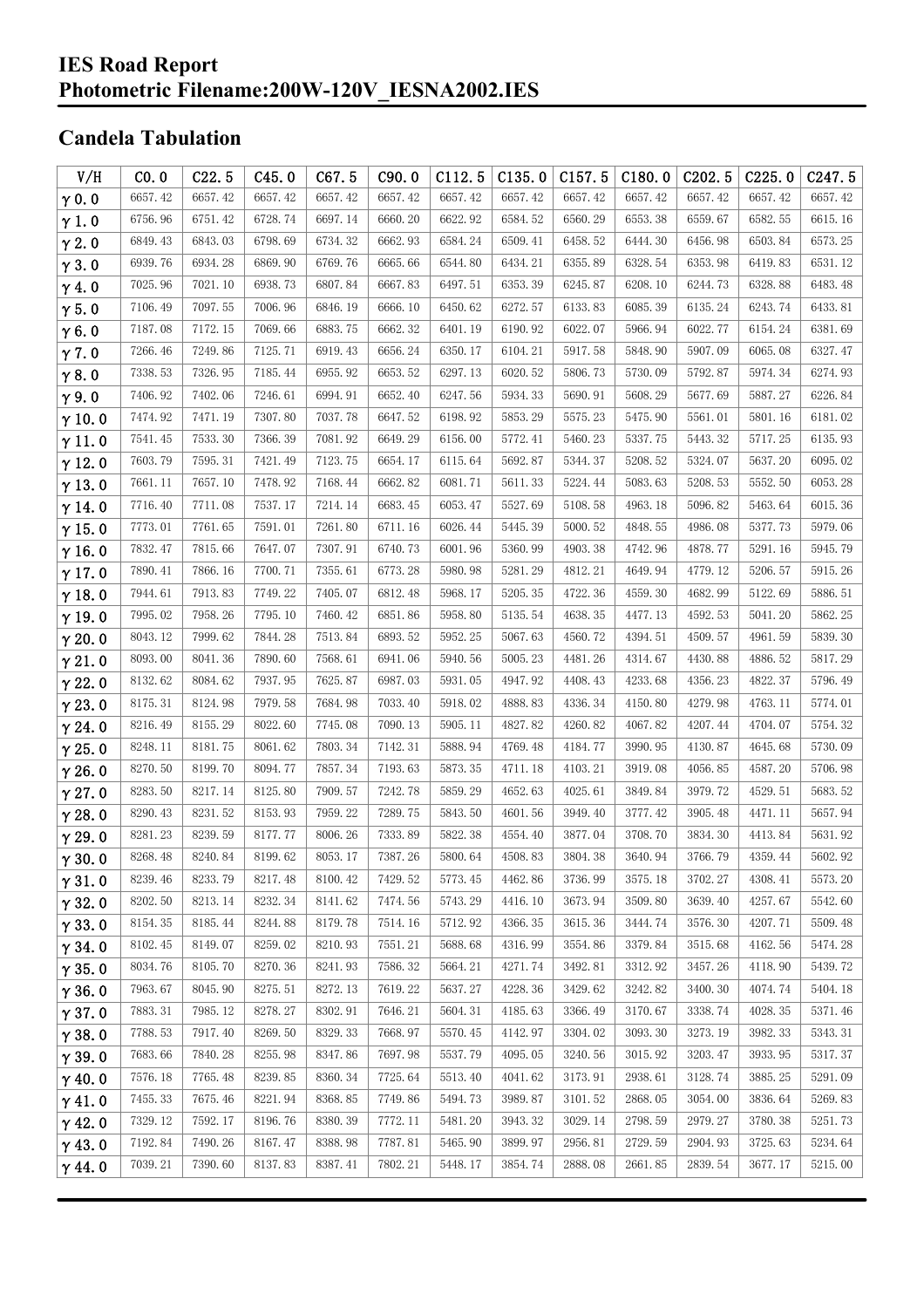| V/H           | CO.0    | C22.5   | C45.0   | C67.5   | C90.0   | C112.5  | C135.0  | C157.5  | C180.0  | C202.5  | C225.0  | C <sub>247.5</sub> |
|---------------|---------|---------|---------|---------|---------|---------|---------|---------|---------|---------|---------|--------------------|
| $\gamma$ 45.0 | 6875.69 | 7278.28 | 8097.72 | 8383.63 | 7815.00 | 5427.64 | 3806.36 | 2823.92 | 2597.86 | 2777.19 | 3631.47 | 5194.01            |
| $\gamma$ 46.0 | 6697.37 | 7153.19 | 8054.94 | 8372.57 | 7826.32 | 5410.30 | 3760.97 | 2760.06 | 2532.98 | 2717.26 | 3581.51 | 5169.33            |
| $\gamma$ 47.0 | 6511.01 | 7008.98 | 8005.79 | 8360.46 | 7834.96 | 5393.52 | 3716.12 | 2698.48 | 2471.19 | 2655.76 | 3530.60 | 5147.40            |
| $\gamma$ 48.0 | 6312.42 | 6859.30 | 7953.70 | 8355.70 | 7838.30 | 5382.48 | 3666.48 | 2635.67 | 2409.90 | 2597.79 | 3474.82 | 5129.49            |
| $\gamma$ 49.0 | 6092.55 | 6686.79 | 7892.69 | 8352.86 | 7843.85 | 5372.75 | 3613.23 | 2575.09 | 2351.17 | 2534.43 | 3418.66 | 5106.72            |
| $\gamma$ 50.0 | 5865.95 | 6508.86 | 7826.89 | 8349.52 | 7847.02 | 5356.04 | 3555.74 | 2514.12 | 2287.83 | 2472.11 | 3362.05 | 5082.72            |
| $\gamma$ 51.0 | 5613.32 | 6316.16 | 7752.82 | 8347.31 | 7839.70 | 5336.44 | 3499.68 | 2459.71 | 2226.49 | 2410.52 | 3303.41 | 5057.88            |
| $\gamma$ 52.0 | 5351.16 | 6099.69 | 7659.58 | 8331.08 | 7827.96 | 5314.26 | 3450.12 | 2405.79 | 2166.60 | 2348.55 | 3245.87 | 5034.71            |
| $\gamma$ 53.0 | 5077.11 | 5872.11 | 7556.64 | 8296.26 | 7815.61 | 5299.29 | 3401.57 | 2352.33 | 2105.61 | 2288.24 | 3187.80 | 5011.40            |
| $\gamma$ 54.0 | 4777.83 | 5634.57 | 7436.23 | 8253.16 | 7798.18 | 5283.62 | 3353.21 | 2293.27 | 2042.04 | 2231.73 | 3131.41 | 4992.10            |
| $\gamma$ 55.0 | 4429.42 | 5387.17 | 7300.19 | 8197.95 | 7774.01 | 5264.11 | 3303.84 | 2233.45 | 1980.60 | 2175.69 | 3075.57 | 4968.50            |
| $\gamma$ 56.0 | 4016.07 | 5119.09 | 7158.23 | 8138.41 | 7747.44 | 5240.14 | 3249.06 | 2176.90 | 1919.51 | 2118.94 | 3019.73 | 4937.30            |
| $\gamma$ 57.0 | 3526.57 | 4819.86 | 7011.33 | 8073.91 | 7719.35 | 5221.97 | 3195.89 | 2119.37 | 1865.70 | 2059.05 | 2963.85 | 4904.30            |
| $\gamma$ 58.0 | 2992.03 | 4473.00 | 6842.05 | 8002.18 | 7697.30 | 5207.91 | 3134.92 | 2063.68 | 1815.79 | 2005.21 | 2906.23 | 4876.97            |
| $\gamma$ 59.0 | 2499.30 | 4070.21 | 6653.62 | 7926.15 | 7691.66 | 5191.16 | 3067.11 | 2008.08 | 1753.18 | 1957.62 | 2845.67 | 4851.26            |
| $\gamma$ 60.0 | 2089.30 | 3647.22 | 6453.48 | 7834.71 | 7685.42 | 5179.37 | 2999.31 | 1958.03 | 1658.19 | 1913.12 | 2783.28 | 4821.22            |
| $\gamma$ 61.0 | 1743.35 | 3199.93 | 6237.82 | 7728.96 | 7672.71 | 5169.82 | 2931.64 | 1909.96 | 1498.74 | 1866.28 | 2719.06 | 4793.36            |
| $\gamma$ 62.0 | 1399.49 | 2766.01 | 6000.82 | 7619.64 | 7650.10 | 5158.63 | 2870.15 | 1857.88 | 1295.21 | 1806.73 | 2658.84 | 4779.60            |
| $\gamma$ 63.0 | 1055.62 | 2335.65 | 5753.54 | 7510.77 | 7618.50 | 5146.56 | 2810.21 | 1792.53 | 1116.83 | 1726.99 | 2601.32 | 4759.78            |
| $\gamma$ 64.0 | 711.75  | 1904.84 | 5482.27 | 7409.21 | 7575.75 | 5128.25 | 2753.98 | 1703.14 | 979.86  | 1613.94 | 2542.68 | 4738.19            |
| $\gamma$ 65.0 | 538.11  | 1522.34 | 5186.15 | 7302.79 | 7537.59 | 5110.51 | 2695.64 | 1575.78 | 890.59  | 1451.52 | 2482.49 | 4708.27            |
| $\gamma$ 66.0 | 427.19  | 1232.14 | 4871.45 | 7188.26 | 7494.77 | 5092.06 | 2637.69 | 1393.24 | 775.96  | 1280.57 | 2418.41 | 4677.01            |
| $\gamma$ 67.0 | 358.87  | 943.27  | 4525.71 | 7058.85 | 7467.11 | 5072.30 | 2581.32 | 1229.72 | 633.55  | 1128.03 | 2351.80 | 4645.40            |
| $\gamma$ 68.0 | 325.96  | 732.31  | 4152.22 | 6914.68 | 7437.07 | 5061.49 | 2511.21 | 1094.44 | 554.79  | 1004.13 | 2281.34 | 4601.00            |
| $\gamma$ 69.0 | 305.12  | 556.68  | 3750.24 | 6768.34 | 7386.60 | 5054.20 | 2436.66 | 974.16  | 508.14  | 891.54  | 2210.92 | 4520.39            |
| $\gamma$ 70.0 | 287.07  | 420.82  | 3316.59 | 6608.83 | 7298.64 | 5047.22 | 2361.59 | 858.06  | 458.95  | 791.10  | 2124.39 | 4470.30            |
| $\gamma$ 71.0 | 273.32  | 331.92  | 2923.92 | 6426.34 | 7098.18 | 5027.01 | 2256.40 | 753.52  | 409.70  | 693.25  | 2004.99 | 4446.53            |
| $\gamma$ 72.0 | 261.32  | 283.78  | 2584.10 | 6217.79 | 6764.34 | 4978.08 | 2120.76 | 650.52  | 367.91  | 585.73  | 1884.92 | 4479.62            |
| $\gamma$ 73.0 | 253.13  | 258.88  | 2266.69 | 5964.63 | 6257.20 | 4879.69 | 1992.11 | 534.31  | 334.64  | 479.16  | 1780.95 | 4506.83            |
| $\gamma$ 74.0 | 238.72  | 242.05  | 1961.26 | 5645.14 | 5633.47 | 4777.20 | 1915.13 | 439.68  | 303.60  | 422.20  | 1690.87 | 4477.09            |
| $\gamma$ 75.0 | 215.15  | 229.61  | 1649.40 | 5276.99 | 4814.52 | 4672.42 | 1837.14 | 388.75  | 268.28  | 381.35  | 1604.74 | 4349.49            |
| $\gamma$ 76.0 | 195.15  | 215.57  | 1344.88 | 4699.99 | 3952.47 | 4461.46 | 1741.29 | 352.78  | 234.61  | 335.90  | 1487.50 | 4049.26            |
| $\gamma$ 77.0 | 179.42  | 197.70  | 1040.59 | 3969.78 | 3346.54 | 3999.83 | 1571.41 | 310.19  | 204.62  | 288.52  | 1303.68 | 3735.29            |
| $\gamma$ 78.0 | 162.43  | 179.31  | 666.40  | 3299.14 | 2740.61 | 3568.72 | 1320.01 | 260.95  | 179.91  | 242.85  | 1118.60 | 3185.20            |
| $\gamma$ 79.0 | 146.71  | 161.37  | 398.75  | 2734.05 | 2134.22 | 2986.12 | 1068.85 | 231.65  | 157.15  | 213.89  | 942.35  | 2635.11            |
| $\gamma$ 80.0 | 129.90  | 140.11  | 212.23  | 2127.98 | 1504.88 | 2403.52 | 750.79  | 208.13  | 134.89  | 189.27  | 648.47  | 2085.04            |
| $\gamma$ 81.0 | 111.13  | 116.94  | 144.06  | 1650.37 | 1003.49 | 1821.39 | 506.79  | 183.25  | 111.99  | 163.71  | 440.45  | 1544.03            |
| $\gamma$ 82.0 | 87.54   | 94.98   | 109.68  | 1260.11 | 680.98  | 1272.56 | 365.65  | 158.13  | 91.39   | 139.74  | 303.89  | 1203.00            |
| $\gamma$ 83.0 | 68.47   | 75.99   | 82.75   | 871.92  | 425.92  | 936.01  | 223.34  | 134.49  | 72.79   | 113.84  | 213.08  | 782.31             |
| $\gamma$ 84.0 | 45.86   | 56.73   | 59.12   | 505.64  | 227.27  | 565.96  | 141.72  | 109.05  | 57.06   | 90.59   | 140.09  | 385.84             |
| $\gamma$ 85.0 | 26.17   | 33.82   | 39.99   | 231.47  | 73.91   | 298.66  | 94.01   | 78.06   | 41.83   | 68.89   | 81.96   | 174.31             |
| $\gamma$ 86.0 | 5.05    | 12.66   | 22.21   | 71.91   | 28.96   | 90.40   | 52.69   | 50.80   | 24.00   | 45.90   | 50.76   | 54.63              |
| $\gamma$ 87.0 | 2.61    | 3.47    | 9.66    | 19.72   | 16.44   | 17.07   | 18.90   | 14.99   | 5.21    | 15.09   | 20.79   | 15.81              |
| $\gamma$ 88.0 | 0.78    | 1.79    | 5.14    | 13.96   | 13.93   | 13.92   | 6.81    | 3.93    | 3.12    | 4.06    | 6.85    | 12.94              |
| $\gamma$ 89.0 | 0.11    | 0.22    | 3.16    | 10.90   | 9.99    | 9.32    | 3.67    | 1.82    | 1.78    | 2.83    | 4.11    | 9.40               |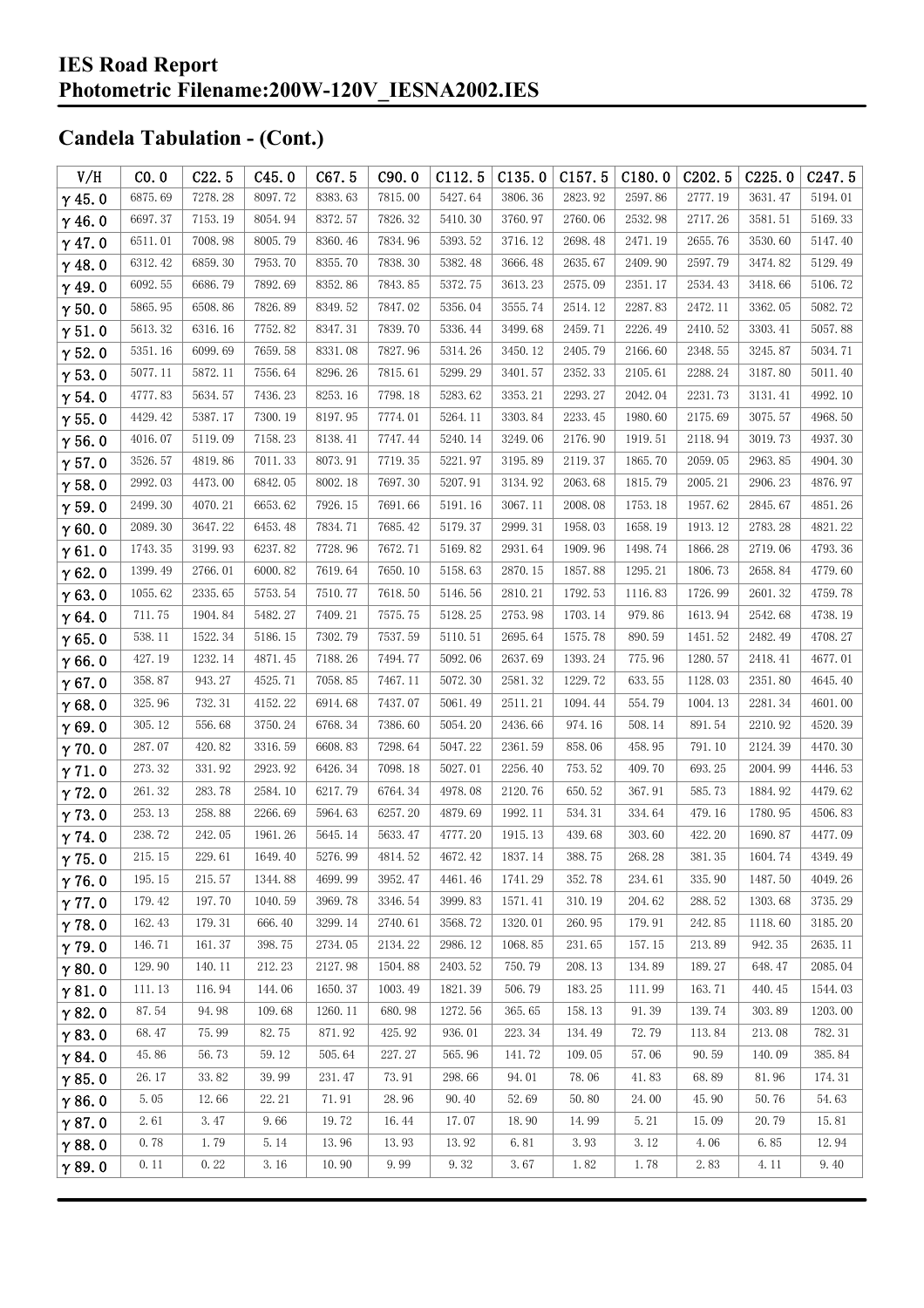| V/H            | CO.0 | C22.5 | C45.0    | C67.5 | C90.0 | C112.5 | C135.0 | C157.5 | C180.0 | C <sub>2</sub> 02.5 | C225.0 | C247.5 |
|----------------|------|-------|----------|-------|-------|--------|--------|--------|--------|---------------------|--------|--------|
| $\gamma$ 90.0  | 0.00 | 0.10  | 2.76     | 9.89  | 9.35  | 8.14   | 2.29   | 0.00   | 0.00   | 0.26                | 3.22   | 8.95   |
| $\gamma$ 91.0  | 0.00 | 0.05  | 2.66     | 9.41  | 9.30  | 8.09   | 2.29   | 0.00   | 0.00   | 0.30                | 3.17   | 8.95   |
| $\gamma$ 92.0  | 0.00 | 0.00  | 2.70     | 9.06  | 9.35  | 8.14   | 2.34   | 0.00   | 0.00   | 0.20                | 3.32   | 9.00   |
| $\gamma$ 93.0  | 0.00 | 0.00  | 2.80     | 9.00  | 9.40  | 8.14   | 2.55   | 0.00   | 0.00   | 0.20                | 3.32   | 9.16   |
| $\gamma$ 94.0  | 0.00 | 0.00  | 2.76     | 8.95  | 9.71  | 8.45   | 2.70   | 0.00   | 0.00   | 0.20                | 3.58   | 9.37   |
| $\gamma$ 95.0  | 0.00 | 0.00  | 2.81     | 8.95  | 9.96  | 8.79   | 2.95   | 0.00   | 0.00   | 0.20                | 3.93   | 9.62   |
| $\gamma$ 96.0  | 0.00 | 1.70  | 3.01     | 8.90  | 10.26 | 8.95   | 3.31   | 0.00   | $0.00$ | 0.21                | 4.14   | 9.93   |
| $\gamma$ 97.0  | 0.00 | 2.13  | 3.21     | 8.80  | 10.61 | 9.35   | 3.82   | 0.00   | 0.00   | 0.31                | 4.55   | 10.23  |
| $\gamma$ 98.0  | 0.00 | 1.00  | 3.51     | 8.80  | 10.92 | 9.50   | 4.28   | 0.21   | 0.00   | 0.31                | 4.96   | 10.39  |
| $\gamma$ 99.0  | 0.00 | 0.97  | 3.62     | 8.75  | 11.32 | 9.76   | 4.64   | 0.36   | 0.00   | 0.57                | 5.32   | 10.70  |
| $\gamma$ 100.0 | 0.40 | 1.22  | 3.92     | 8.75  | 11.57 | 10.11  | 5.14   | 0.51   | 0.00   | 0.82                | 5.69   | 11.05  |
| $\gamma$ 101.0 | 0.36 | 1.32  | 4.08     | 8.90  | 12.03 | 10.42  | 5.50   | 0.77   | 0.00   | 1.13                | 6.19   | 11.41  |
| $\gamma$ 102.0 | 0.56 | 1.53  | 4.33     | 9.35  | 12.23 | 10.82  | 5.75   | 1.02   | 0.15   | 1.38                | 6.58   | 11.76  |
| $\gamma$ 103.0 | 0.76 | 1.83  | 4.49     | 9.61  | 12.58 | 11.22  | 6.26   | 1.32   | 0.31   | 1.83                | 7.00   | 11.92  |
| $\gamma$ 104.0 | 1.11 | 1.98  | 4.80     | 9.82  | 13.00 | 11.38  | 6.66   | 1.74   | 0.62   | 2.15                | 7.41   | 12.45  |
| $\gamma$ 105.0 | 1.22 | 2.24  | 5.20     | 10.22 | 13.39 | 11.73  | 7.18   | 2.29   | 0.97   | 2.55                | 7.86   | 13.05  |
| $\gamma$ 106.0 | 1.52 | 2.54  | 5.46     | 10.53 | 13.70 | 11.98  | 7.69   | 2.75   | 1.13   | 3.07                | 8.17   | 13.46  |
| $\gamma$ 107.0 | 1.67 | 2.75  | 5.67     | 10.94 | 13.96 | 12.23  | 7.89   | 3.21   | 1.49   | 3.63                | 8.48   | 13.98  |
| $\gamma$ 108.0 | 2.02 | 2.95  | 5.96     | 11.45 | 14.25 | 12.39  | 8.09   | 3.66   | 1.99   | 4.13                | 8.78   | 14.54  |
| $\gamma$ 109.0 | 2.28 | 3.15  | 6.07     | 11.95 | 14.56 | 12.94  | 8.34   | 4.26   | 2.55   | 4.59                | 8.98   | 15.19  |
| $\gamma$ 110.0 | 2.53 | 3.31  | 6.28     | 12.22 | 14.70 | 13.55  | 8.39   | 4.72   | 2.95   | 5.05                | 9.09   | 15.66  |
| $\gamma$ 111.0 | 2.74 | 3.26  | 6.38     | 12.52 | 14.70 | 13.96  | 8.50   | 4.98   | 3.41   | 5.41                | 9.45   | 16.06  |
| $\gamma$ 112.0 | 2.94 | 3.51  | 6.58     | 12.74 | 14.70 | 14.26  | 8.75   | 5.28   | 3.77   | 5.91                | 9.75   | 16.06  |
| $\gamma$ 113.0 | 3.04 | 3.51  | 6.84     | 12.89 | 14.70 | 14.56  | 8.81   | 5.28   | 4.32   | 6.06                | 9.96   | 16.06  |
| $\gamma$ 114.0 | 3.19 | 3.56  | 7.09     | 12.94 | 14.70 | 14.60  | 9.10   | 5.33   | 4.87   | 6.06                | 10.06  | 16.06  |
| $\gamma$ 115.0 | 3.59 | 3.62  | 7.15     | 13.09 | 14.70 | 14.60  | 9.31   | 5.18   | 5.38   | 5.70                | 10.67  | 15.86  |
| $\gamma$ 116.0 | 3.75 | 3.47  | 7.45     | 13.09 | 14.60 | 14.60  | 9.57   | 4.67   | 5.84   | 5.45                | 11.03  | 15.75  |
| $\gamma$ 117.0 | 3.90 | 3.27  | 7.55     | 13.19 | 14.65 | 14.60  | 10.03  | 4.73   | 5.98   | 5.40                | 11.34  | 15.70  |
| $\gamma$ 118.0 | 3.91 | 3.21  | 7.76     | 13.15 | 14.45 | 14.60  | 10.49  | 5.10   | 5.94   | 5.72                | 11.80  | 15.65  |
| $\gamma$ 119.0 | 3.76 | 3.85  | 7.81     | 13.15 | 14.30 | 14.60  | 10.89  | 6.12   | 5.99   | 6.45                | 12.36  | 15.65  |
| $\gamma$ 120.0 | 3.75 | 4.67  | $7.96\,$ | 13.15 | 14.20 | 14.60  | 10.98  | 7.37   | 6.20   | 7.76                | 12.71  | 15.65  |
| $\gamma$ 121.0 | 4.20 | 5.29  | 7.91     | 13.15 | 14.14 | 14.50  | 10.89  | 8.12   | 7.21   | 8.97                | 12.76  | 15.65  |
| $\gamma$ 122.0 | 5.25 | 5.85  | 7.91     | 13.15 | 14.00 | 14.35  | 10.94  | 8.63   | 8.39   | 9.58                | 12.71  | 15.65  |
| $\gamma$ 123.0 | 6.02 | 6.16  | 7.91     | 13.10 | 13.74 | 14.20  | 10.88  | 8.89   | 9.65   | 10.00               | 12.71  | 15.65  |
| $\gamma$ 124.0 | 6.23 | 6.36  | 7.91     | 13.09 | 13.59 | 14.15  | 10.78  | 9.29   | 10.15  | 10.61               | 12.76  | 15.66  |
| $\gamma$ 125.0 | 6.49 | 6.71  | 7.91     | 13.04 | 13.59 | 14.15  | 10.73  | 9.75   | 10.51  | 10.96               | 12.87  | 15.91  |
| $\gamma$ 126.0 | 6.79 | 6.83  | 7.91     | 13.04 | 13.55 | 14.10  | 10.73  | 10.11  | 10.86  | 11.46               | 13.17  | 15.96  |
| $\gamma$ 127.0 | 6.95 | 7.23  | 7.91     | 13.04 | 13.74 | 14.15  | 10.73  | 10.51  | 11.26  | 11.92               | 13.43  | 15.80  |
| $\gamma$ 128.0 | 7.15 | 7.18  | 7.91     | 12.99 | 13.69 | 13.74  | 10.78  | 10.97  | 11.83  | 12.44               | 13.73  | 15.59  |
| $\gamma$ 129.0 | 7.60 | 7.38  | 7.96     | 12.64 | 13.69 | 13.29  | 10.83  | 11.37  | 12.38  | 12.99               | 13.83  | 15.24  |
| $\gamma$ 130.0 | 7.81 | 7.44  | 7.96     | 11.98 | 13.54 | 12.73  | 10.94  | 11.84  | 12.74  | 13.46               | 13.83  | 15.08  |
| $\gamma$ 131.0 | 7.96 | 7.74  | 8.01     | 11.46 | 13.34 | 12.48  | 10.93  | 12.29  | 13.05  | 14.02               | 13.83  | 14.88  |
| $\gamma$ 132.0 | 8.06 | 7.89  | 8.01     | 11.21 | 13.19 | 12.33  | 10.88  | 12.80  | 13.65  | 14.42               | 13.88  | 14.78  |
| $\gamma$ 133.0 | 8.51 | 8.09  | 8.01     | 10.90 | 13.18 | 12.03  | 10.78  | 13.15  | 14.15  | 14.77               | 13.47  | 14.73  |
| $\gamma$ 134.0 | 9.52 | 8.45  | 8.16     | 10.95 | 12.88 | 12.08  | 10.53  | 13.35  | 14.57  | 14.72               | 13.01  | 14.73  |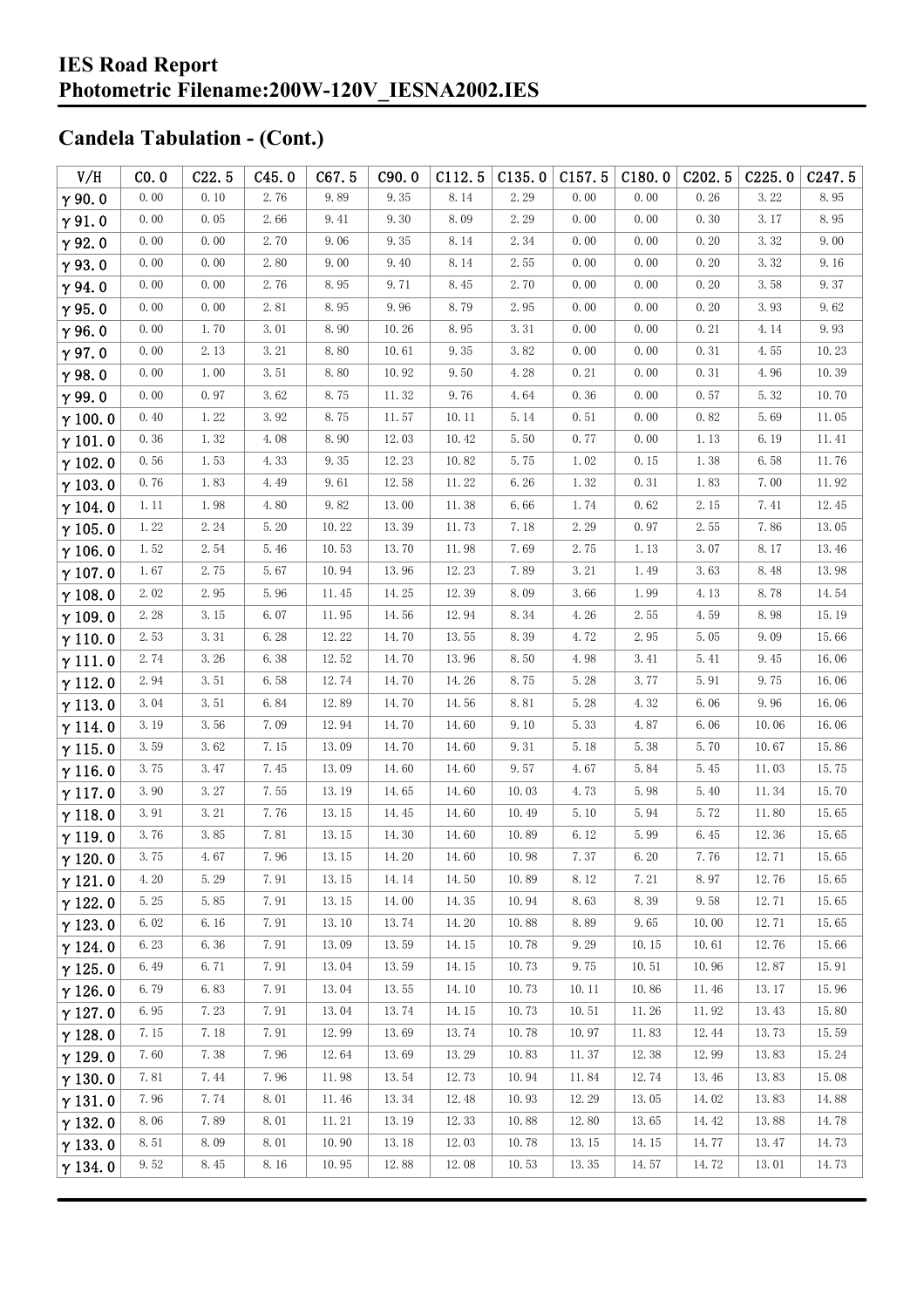| V/H            | CO.0  | C22.5 | C45.0 | C67.5                 | C90.0 | C112.5 | C135.0    | C157.5 | C180.0 | C <sub>202.5</sub> | C225.0 | C <sub>247.5</sub> |
|----------------|-------|-------|-------|-----------------------|-------|--------|-----------|--------|--------|--------------------|--------|--------------------|
| $\gamma$ 135.0 | 10.69 | 8.61  | 8.12  | 10.84                 | 12.88 | 12.03  | 10.42     | 13.55  | 15.17  | 14.77              | 12.60  | 14.73              |
| $\gamma$ 136.0 | 11.71 | 8.66  | 8.12  | 10.84                 | 12.68 | 12.13  | 9.97      | 13.60  | 15.69  | 14.57              | 12.25  | 14.78              |
| $\gamma$ 137.0 | 12.76 | 9.01  | 7.92  | 10.89                 | 12.58 | 12.14  | 9.50      | 13.55  | 16.20  | 14.52              | 11.52  | 14.84              |
| $\gamma$ 138.0 | 12.78 | 9.22  | 7.71  | 10.89                 | 12.48 | 12.53  | 9.00      | 13.55  | 16.85  | 14.42              | 10.76  | 15.20              |
| $\gamma$ 139.0 | 12.73 | 9.47  | 7.30  | 10.89                 | 12.63 | 12.58  | 8.85      | 13.60  | 17.04  | 14.37              | 10.25  | 15.45              |
| $\gamma$ 140.0 | 13.33 | 9.53  | 7.00  | 10.94                 | 12.58 | 12.63  | 8.90      | 13.55  | 17.04  | 14.37              | 10.06  | 15.45              |
| $\gamma$ 141.0 | 15.01 | 9.68  | 6.79  | 10.55                 | 12.58 | 12.53  | 8.85      | 13.40  | 17.14  | 14.41              | 10.06  | 15.39              |
| $\gamma$ 142.0 | 15.01 | 9.63  | 6.69  | 10.34                 | 12.58 | 12.52  | 8.90      | 13.35  | 17.13  | 14.16              | 10.21  | 15.24              |
| $\gamma$ 143.0 | 14.77 | 9.63  | 6.64  | 10.08                 | 12.48 | 12.13  | 8.91      | 13.25  | 16.62  | 14.11              | 10.36  | 15.24              |
| $\gamma$ 144.0 | 13.81 | 9.63  | 6.69  | 10.03                 | 12.28 | 11.98  | 9.21      | 13.25  | 14.00  | 14.11              | 10.47  | 15.09              |
| $\gamma$ 145.0 | 12.38 | 9.63  | 6.74  | 9.87                  | 12.27 | 11.98  | 9.73      | 13.25  | 14.08  | 14.12              | 10.73  | 14.73              |
| $\gamma$ 146.0 | 12.67 | 10.02 | 7.04  | 9.87                  | 12.08 | 11.98  | 10.28     | 13.40  | 15.13  | 14.31              | 11.14  | 14.57              |
| $\gamma$ 147.0 | 13.03 | 10.14 | 7.39  | 9.87                  | 12.03 | 11.98  | 10.79     | 13.35  | 15.88  | 14.26              | 11.80  | 14.42              |
| $\gamma$ 148.0 | 14.22 | 10.09 | 7.75  | 9.87                  | 12.03 | 11.98  | 11.29     | 13.30  | 16.45  | 14.26              | 12.68  | 14.47              |
| $\gamma$ 149.0 | 14.20 | 10.24 | 8.17  | 9.87                  | 12.03 | 11.98  | 11.80     | 13.04  | 17.14  | 14.26              | 13.59  | 14.26              |
| $\gamma$ 150.0 | 14.20 | 10.49 | 8.47  | 9.87                  | 12.02 | 11.98  | 11.95     | 12.79  | 16.69  | 14.26              | 14.24  | 13.90              |
| $\gamma$ 151.0 | 14.25 | 10.44 | 8.88  | 9.87                  | 11.87 | 11.98  | 11.83     | 12.64  | 16.32  | 14.01              | 14.24  | 13.55              |
| $\gamma$ 152.0 | 13.60 | 10.44 | 9.38  | 9.87                  | 11.67 | 11.98  | 10.07     | 12.18  | 15.36  | 14.16              | 14.24  | 13.20              |
| $\gamma$ 153.0 | 12.76 | 10.54 | 9.60  | 9.92                  | 11.57 | 11.98  | 12.36     | 12.18  | 15.06  | 14.31              | 13.93  | 13.15              |
| $\gamma$ 154.0 | 12.73 | 10.95 | 9.90  | 10.17                 | 11.16 | 11.98  | 12.26     | 12.13  | 14.84  | 14.30              | 13.78  | 13.15              |
| $\gamma$ 155.0 | 12.48 | 10.95 | 10.05 | 10.28                 | 10.86 | 11.98  | 11.90     | 12.13  | 13.80  | 13.60              | 13.62  | 13.15              |
| $\gamma$ 156.0 | 12.43 | 11.10 | 10.16 | 10.38                 | 10.31 | 12.03  | 11.90     | 12.13  | 13.39  | 13.55              | 13.32  | 13.15              |
| $\gamma$ 157.0 | 12.33 | 11.31 | 10.31 | 10.59                 | 10.26 | 11.87  | 11.75     | 12.13  | 13.39  | 13.55              | 13.01  | 13.15              |
| $\gamma$ 158.0 | 12.47 | 11.31 | 10.36 | 10.64                 | 10.31 | 11.77  | 11.49     | 12.13  | 13.28  | 13.45              | 12.81  | 13.15              |
| $\gamma$ 159.0 | 12.53 | 11.56 | 10.36 | 9.89                  | 10.56 | 11.67  | 11.24     | 12.18  | 12.88  | 13.29              | 12.61  | 13.15              |
| $\gamma$ 160.0 | 12.43 | 11.66 | 10.36 | 10.22                 | 10.77 | 11.41  | 11.24     | 12.18  | 12.53  | 13.03              | 12.50  | 13.20              |
| $\gamma$ 161.0 | 12.43 | 11.72 | 10.41 | 10.23                 | 11.12 | 11.07  | 11.19     | 12.18  | 12.53  | 12.73              | 12.25  | 13.20              |
| $\gamma$ 162.0 | 12.33 | 11.72 | 10.56 | 10.23                 | 11.32 | 10.76  | 11.19     | 12.18  | 12.12  | 12.37              | 12.20  | 13.41              |
| $\gamma$ 163.0 | 12.08 | 11.82 | 10.57 | 10.28                 | 11.47 | 10.71  | 11.19     | 12.18  | 11.87  | 12.22              | 12.19  | 13.76              |
| $\gamma$ 164.0 | 12.02 | 11.77 | 10.62 | 10.28                 | 11.47 | 10.67  | 11.19     | 12.18  | 11.87  | 12.07              | 11.89  | 14.02              |
| $\gamma$ 165.0 | 11.92 | 11.77 | 10.82 | $10.\,28$             | 11.47 | 10.88  | $11.\,20$ | 12.18  | 11.82  | 11.87              | 11.89  | 14.07              |
| $\gamma$ 166.0 | 11.92 | 11.82 | 10.97 | 10.28                 | 11.58 | 11.38  | 11.50     | 12.30  | 11.87  | 12.03              | 11.90  | 14.17              |
| $\gamma$ 167.0 | 11.97 | 12.07 | 11.58 | 10.33                 | 12.23 | 12.08  | 11.56     | 12.92  | 12.52  | 12.49              | 12.57  | 14.69              |
| $\gamma$ 168.0 | 11.77 | 12.58 | 12.25 | 10.99                 | 12.43 | 12.44  | 12.11     | 14.18  | 14.43  | 14.21              | 14.22  | 15.48              |
| $\gamma$ 169.0 | 11.77 | 12.94 | 12.70 | 11.15                 | 12.74 | 12.64  | 12.57     | 15.18  | 15.63  | 15.59              | 15.11  | 16.47              |
| $\gamma$ 170.0 | 12.36 | 13.44 | 13.06 | 11.45                 | 13.44 | 13.51  | 12.93     | 15.18  | 16.24  | 16.16              | 15.83  | 16.52              |
| $\gamma$ 171.0 | 13.43 | 13.65 | 13.42 | $11.\,\allowbreak 81$ | 13.95 | 14.00  | 13.43     | 15.18  | 16.58  | 16.51              | 15.98  | 16.37              |
| $\gamma$ 172.0 | 14.38 | 13.80 | 13.52 | 11.87                 | 14.10 | 14.15  | 13.79     | 15.18  | 16.43  | 16.66              | 15.97  | 16.31              |
| $\gamma$ 173.0 | 14.80 | 13.76 | 13.63 | 11.87                 | 14.15 | 14.15  | 13.89     | 15.18  | 16.13  | 16.61              | 15.67  | 16.06              |
| $\gamma$ 174.0 | 15.06 | 13.75 | 13.83 | 12.12                 | 14.20 | 14.15  | 13.99     | 15.22  | 16.13  | 16.61              | 15.62  | 16.06              |
| $\gamma$ 175.0 | 15.17 | 13.96 | 14.19 | 12.33                 | 14.15 | 14.20  | 14.14     | 15.07  | 15.97  | 16.71              | 15.51  | 15.85              |
| $\gamma$ 176.0 | 15.22 | 14.06 | 14.39 | 12.63                 | 14.15 | 14.15  | 14.14     | 14.92  | 15.67  | 16.66              | 15.31  | 15.54              |
| $\gamma$ 177.0 | 15.41 | 14.16 | 14.54 | 12.63                 | 13.89 | 14.04  | 14.04     | 14.52  | 15.26  | 16.24              | 14.90  | 15.39              |
| $\gamma$ 178.0 | 15.47 | 14.16 | 14.55 | 12.74                 | 13.64 | 13.64  | 13.83     | 14.26  | 14.91  | 15.84              | 14.38  | 15.13              |
| $\gamma$ 179.0 | 15.52 | 13.91 | 14.55 | 12.74                 | 13.39 | 13.34  | 13.43     | 14.06  | 14.25  | 15.54              | 13.83  | 14.73              |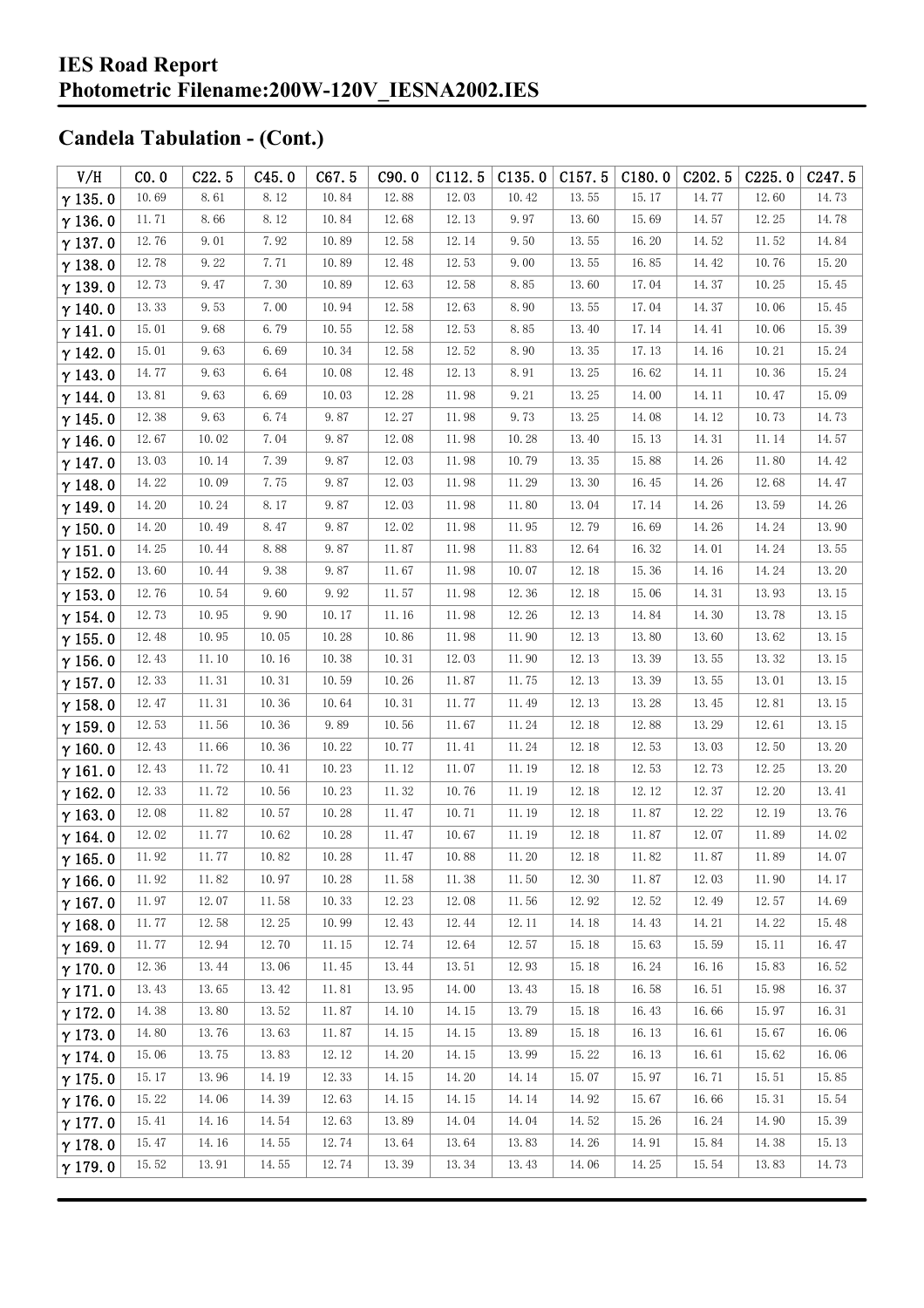| V/H            | CO.0    | C22.5   | C45.0   | C67.5          | C90.0 | C112.5 | C135.0 | C157.5 | C180.0 | C202.5 | C225.0 | C <sub>247.5</sub> |
|----------------|---------|---------|---------|----------------|-------|--------|--------|--------|--------|--------|--------|--------------------|
| $\gamma$ 180.0 | 15.56   | 15.56   | 15.56   | 15.56          | 15.56 | 15.56  | 15.56  | 15.56  | 15.56  | 15.56  | 15.56  | 15.56              |
| V/H            | C270.0  | C292.5  | C315.0  | C337.5         |       |        |        |        |        |        |        |                    |
| $\gamma$ 0.0   | 6657.42 | 6657.42 | 6657.42 | 6657.42        |       |        |        |        |        |        |        |                    |
| $\gamma$ 1.0   | 6653.12 | 6689.86 | 6726.86 | 6749.72        |       |        |        |        |        |        |        |                    |
| $\gamma$ 2.0   | 6646.54 | 6720.91 | 6792.19 | 6838.80        |       |        |        |        |        |        |        |                    |
| $\gamma$ 3.0   | 6638.22 | 6750.37 | 6857.03 | 6925.30        |       |        |        |        |        |        |        |                    |
| $\gamma$ 4.0   | 6628.82 | 6779.17 | 6924.63 | 7007.90        |       |        |        |        |        |        |        |                    |
| $\gamma$ 5.0   | 6619.48 | 6808.83 | 6995.37 | 7085.15        |       |        |        |        |        |        |        |                    |
| $\gamma$ 6.0   | 6607.87 | 6838.73 | 7062.28 | 7153.63        |       |        |        |        |        |        |        |                    |
| $\gamma$ 7.0   | 6594.11 | 6869.48 | 7125.85 | 7217.62        |       |        |        |        |        |        |        |                    |
| $\gamma$ 8.0   | 6583.70 | 6901.78 | 7189.08 | 7286.73        |       |        |        |        |        |        |        |                    |
| $\gamma$ 9.0   | 6573.84 | 6932.01 | 7248.98 | 7356.42        |       |        |        |        |        |        |        |                    |
| $\gamma$ 10.0  | 6571.00 | 6967.28 | 7303.77 | 7420.47        |       |        |        |        |        |        |        |                    |
| $\gamma$ 11.0  | 6574.82 | 7004.81 | 7357.15 | 7476.61        |       |        |        |        |        |        |        |                    |
| $\gamma$ 12.0  | 6582.51 | 7041.37 | 7409.82 | 7539.04        |       |        |        |        |        |        |        |                    |
| $\gamma$ 13.0  | 6592.16 | 7078.89 | 7459.46 | 7602.81        |       |        |        |        |        |        |        |                    |
| $\gamma$ 14.0  | 6605.87 | 7117.61 | 7508.24 | 7661.49        |       |        |        |        |        |        |        |                    |
| $\gamma$ 15.0  | 6622.73 | 7153.20 | 7558.95 | 7714.48        |       |        |        |        |        |        |        |                    |
| $\gamma$ 16.0  | 6643.16 | 7189.71 | 7607.78 | 7763.78        |       |        |        |        |        |        |        |                    |
| $\gamma$ 17.0  | 6665.15 | 7228.42 | 7651.78 | 7812.17        |       |        |        |        |        |        |        |                    |
| $\gamma$ 18.0  | 6689.72 | 7268.04 | 7689.18 | 7851.06        |       |        |        |        |        |        |        |                    |
| $\gamma$ 19.0  | 6717.87 | 7311.48 | 7730.64 | 7891.39        |       |        |        |        |        |        |        |                    |
| $\gamma$ 20.0  | 6749.87 | 7359.12 | 7773.11 | 7933.20        |       |        |        |        |        |        |        |                    |
| $\gamma$ 21.0  | 6783.19 | 7404.27 | 7813.14 | 7972.05        |       |        |        |        |        |        |        |                    |
| $\gamma$ 22.0  | 6823.97 | 7444.81 | 7850.58 | 8002.55        |       |        |        |        |        |        |        |                    |
| $\gamma$ 23.0  | 6864.18 | 7486.66 | 7884.84 | 8039.62        |       |        |        |        |        |        |        |                    |
| $\gamma$ 24.0  | 6904.48 | 7533.39 | 7913.44 | $8073.\,\, 11$ |       |        |        |        |        |        |        |                    |
| $\gamma$ 25.0  | 6950.06 | 7574.78 | 7939.90 | 8100.19        |       |        |        |        |        |        |        |                    |
| $\gamma$ 26.0  | 6998.53 | 7613.70 | 7966.17 | 8117.58        |       |        |        |        |        |        |        |                    |
| $\gamma$ 27.0  | 7046.72 | 7660.44 | 7990.58 | 8138.68        |       |        |        |        |        |        |        |                    |
| $\gamma$ 28.0  | 7089.58 | 7706.13 | 8014.89 | 8154.64        |       |        |        |        |        |        |        |                    |
| $\gamma$ 29.0  | 7129.59 | 7752.59 | 8034.48 | 8153.58        |       |        |        |        |        |        |        |                    |
| $\gamma$ 30.0  | 7171.64 | 7799.19 | 8047.53 | 8153.01        |       |        |        |        |        |        |        |                    |
| $\gamma$ 31.0  | 7218.35 | 7841.44 | 8059.70 | 8144.82        |       |        |        |        |        |        |        |                    |
| $\gamma$ 32.0  | 7260.27 | 7875.30 | 8062.57 | 8128.53        |       |        |        |        |        |        |        |                    |
| $\gamma$ 33.0  | 7299.21 | 7906.47 | 8070.34 | 8102.82        |       |        |        |        |        |        |        |                    |
| $\gamma$ 34.0  | 7332.25 | 7939.38 | 8078.47 | 8058.66        |       |        |        |        |        |        |        |                    |
| $\gamma$ 35.0  | 7360.19 | 7971.07 | 8085.78 | 8013.94        |       |        |        |        |        |        |        |                    |
| $\gamma$ 36.0  | 7387.33 | 7999.13 | 8090.30 | 7965.07        |       |        |        |        |        |        |        |                    |
| $\gamma$ 37.0  | 7414.66 | 8019.81 | 8095.73 | 7901.43        |       |        |        |        |        |        |        |                    |
| $\gamma$ 38.0  | 7440.79 | 8040.94 | 8098.10 | 7825.96        |       |        |        |        |        |        |        |                    |
| $\gamma$ 39.0  | 7460.53 | 8060.02 | 8092.20 | 7749.51        |       |        |        |        |        |        |        |                    |
| $\gamma$ 40.0  | 7476.25 | 8078.44 | 8080.68 | 7670.61        |       |        |        |        |        |        |        |                    |
| $\gamma$ 41.0  | 7480.39 | 8099.01 | 8061.32 | 7590.12        |       |        |        |        |        |        |        |                    |
| $\gamma$ 42.0  | 7479.89 | 8114.63 | 8039.97 | 7497.58        |       |        |        |        |        |        |        |                    |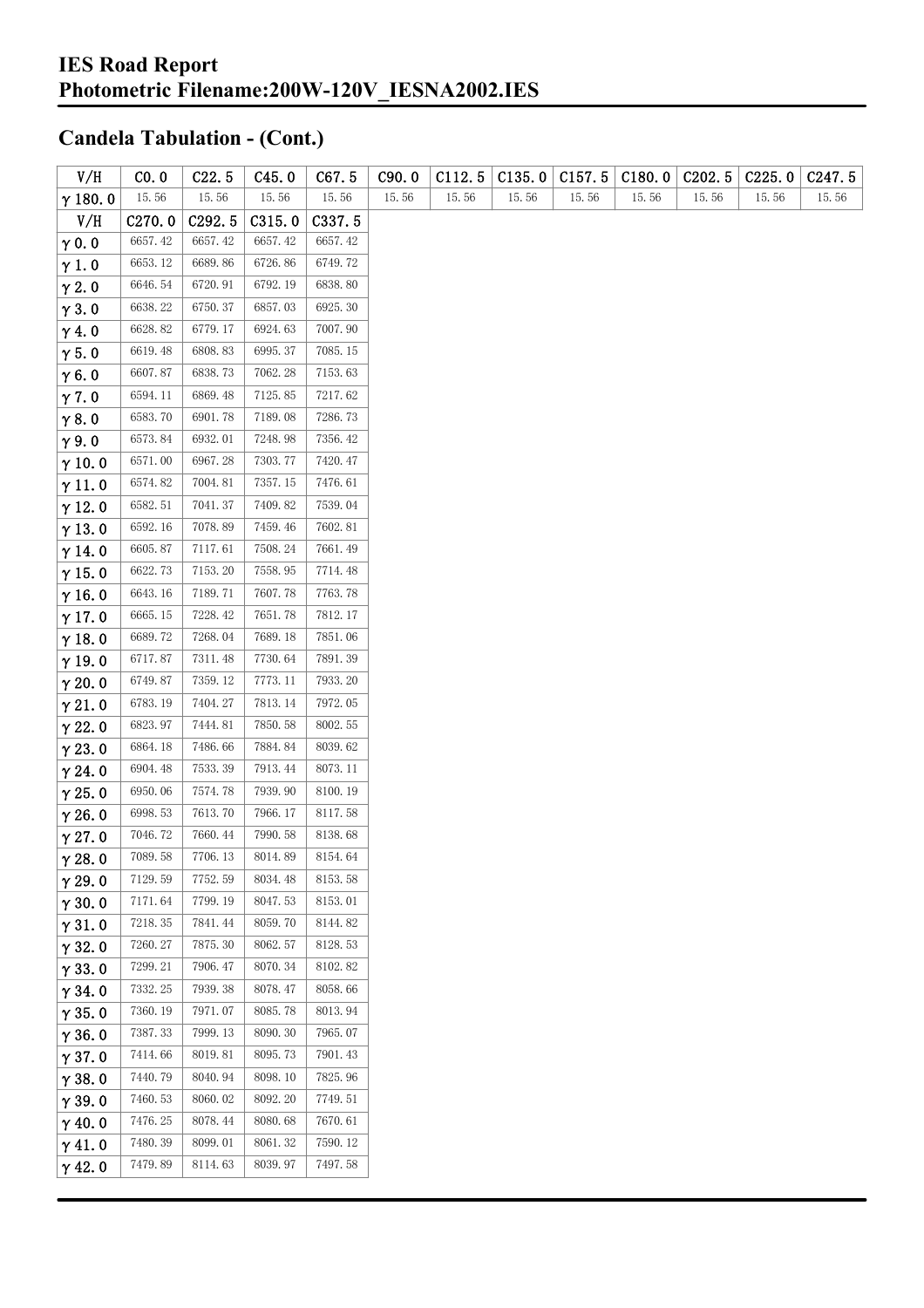| V/H            | C270.0  | C <sub>292.5</sub> | C315.0  | C337.5  |
|----------------|---------|--------------------|---------|---------|
| $\gamma$ 43.0  | 7475.56 | 8123.20            | 8011.44 | 7407.47 |
| $\gamma$ 44.0  | 7474.38 | 8124.46            | 7983.56 | 7307.47 |
| $\gamma$ 45.0  | 7475.99 | 8127.17            | 7957.05 | 7195.26 |
| $\gamma$ 46.0  | 7480.91 | 8129.94            | 7923.54 | 7067.86 |
| $\gamma$ 47.0  | 7487.00 | 8134.36            | 7874.58 | 6934.81 |
| $\gamma$ 48.0  | 7489.73 | 8135.46            | 7827.31 | 6778.48 |
| $\gamma$ 49.0  | 7490.88 | 8128.88            | 7777.06 | 6614.27 |
| $\gamma$ 50.0  | 7495.15 | 8117.07            | 7714.34 | 6437.58 |
| $\gamma$ 51. 0 | 7494.21 | 8099.41            | 7631.96 | 6242.55 |
| $\gamma$ 52.0  | 7490.91 | 8070.07            | 7537.22 | 6034.84 |
| $\gamma$ 53.0  | 7492.50 | 8036.41            | 7431.64 | 5815.46 |
| $\gamma$ 54. 0 | 7485.45 | 8000.25            | 7313.44 | 5582.00 |
| $\gamma$ 55. 0 | 7473.98 | 7955.16            | 7190.97 | 5340.58 |
| $\gamma$ 56. 0 | 7465.23 | 7904.39            | 7063.42 | 5084.28 |
| $\gamma$ 57.0  | 7452.56 | 7849.47            | 6917.91 | 4797.05 |
| $\gamma$ 58.0  | 7428.25 | 7781.81            | 6764.50 | 4479.15 |
| $\gamma$ 59.0  | 7403.68 | 7701.13            | 6589.25 | 4101.77 |
| γ60.0          | 7386.74 | 7623.03            | 6410.30 | 3676.76 |
| $\gamma$ 61.0  | 7362.70 | 7540.23            | 6198.23 | 3227.10 |
| $\gamma$ 62.0  | 7341.95 | 7448.49            | 5974.45 | 2777.69 |
| $\gamma$ 63.0  | 7320.37 | 7349.87            | 5730.05 | 2350.84 |
| $\gamma$ 64.0  | 7275.44 | 7245.86            | 5462.51 | 1932.15 |
| $\gamma$ 65. 0 | 7209.95 | 7129.08            | 5174.55 | 1540.07 |
| γ66.0          | 7143.54 | 6977.28            | 4856.90 | 1258.38 |
| $\gamma$ 67. 0 | 7091.10 | 6815.76            | 4511.55 | 979.87  |
| $\gamma$ 68.0  | 7073.09 | 6661.83            | 4139.91 | 777.24  |
| $\gamma$ 69.0  | 7027.61 | 6538.31            | 3751.32 | 598.16  |
| $\gamma$ 70.0  | 6956.68 | 6415.28            | 3341.50 | 445.06  |
| $\gamma$ 71.0  | 6804.06 | 6267.33            | 2929.58 | 336.41  |
| $\gamma$ 72. 0 | 6500.65 | 6072.66            | 2569.02 | 278.87  |
| $\gamma$ 73. 0 | 6011.75 | 5817.74            | 2220.55 | 252.98  |
| $\gamma$ 74. 0 | 5364.15 | 5528.55            | 1932.93 | 237.64  |
| $\gamma$ 75.0  | 4375.77 | 5112.73            | 1665.71 | 224.91  |
| $\gamma$ 76.0  | 3596.45 | 4437.33            | 1325.34 | 213.29  |
| $\gamma$ 77.0  | 2942.23 | 3735.50            | 984.70  | 193.37  |
| $\gamma$ 78.0  | 2447.03 | 3040.86            | 644.05  | 172.86  |
| $\gamma$ 79.0  | 1939.05 | 2370.64            | 330.15  | 154.95  |
| $\gamma$ 80.0  | 1494.63 | 1742.30            | 207.06  | 134.07  |
| $\gamma$ 81.0  | 1051.64 | 1391.02            | 138.49  | 111.57  |
| $\gamma$ 82.0  | 608.66  | 1044.28            | 100.97  | 89.78   |
| $\gamma$ 83.0  | 346.92  | 697.54             | 73.80   | 70.65   |
| $\gamma$ 84.0  | 192.15  | 411.94             | 51.20   | 51.91   |
| γ85.0          | 47.88   | 178.68             | 34.47   | 29.69   |
| $\gamma$ 86.0  | 21.84   | 39.25              | 17.50   | 9.01    |
| γ87.0          | 15.16   | 16.56              | 8.50    | 3.43    |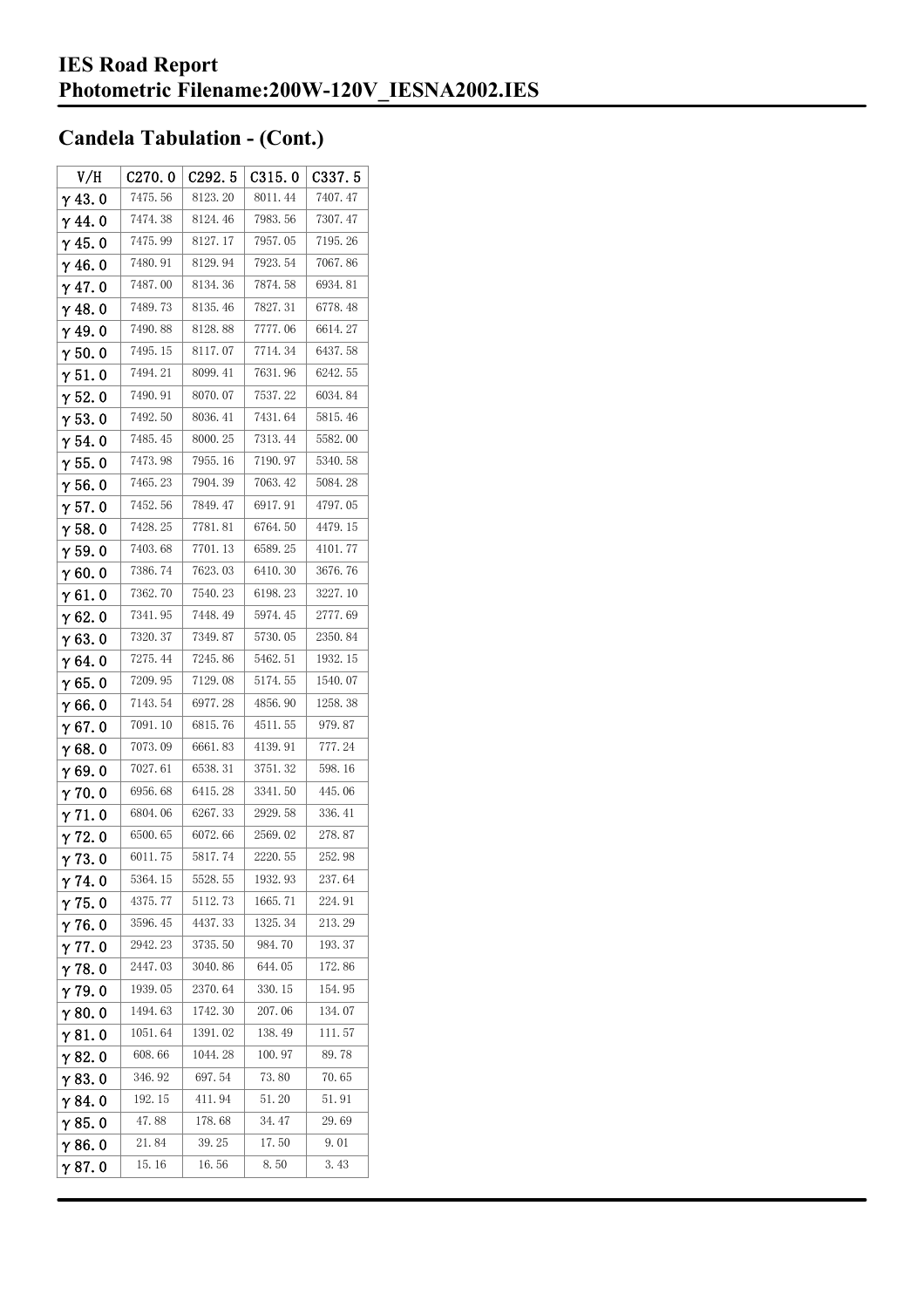| V/H             | C270.0 | C292.5 | C315.0 | C337. 5 |
|-----------------|--------|--------|--------|---------|
| $\gamma$ 88.0   | 12.34  | 12.84  | 5.42   | 1.52    |
| γ89.0           | 10.30  | 10.82  | 4.23   | 0.63    |
| $\gamma$ 90.0   | 9.96   | 10.18  | 3.92   | 0.31    |
| $\gamma$ 91.0   | 9.75   | 9.57   | 3.77   | 0.30    |
| $\gamma$ 92.0   | 9.75   | 9.45   | 3.76   | 0.26    |
| $\gamma$ 93.0   | 10.00  | 9.40   | 3.67   | 0.25    |
| γ94.0           | 10.20  | 9.30   | 3.61   | 0.25    |
| $\gamma$ 95. 0  | 10.80  | 9.15   | 3.61   | 0.35    |
| γ96.0           | 11. 16 | 9.15   | 3.66   | 0.41    |
| $\gamma$ 97.0   | 11.62  | 9.10   | 3.71   | 0.51    |
| $\gamma$ 98.0   | 12.08  | 9.05   | 3.71   | 0.61    |
| γ99.0           | 12.73  | 9.05   | 3.76   | 0.91    |
| $\gamma$ 100. 0 | 13.23  | 9.05   | 3.91   | 1.26    |
| $\gamma$ 101.0  | 13.84  | 9.29   | 4.02   | 1.32    |
| $\gamma$ 102.0  | 14.19  | 9.50   | 4.22   | 1.47    |
| $\gamma$ 103.0  | 14.64  | 9.80   | 4.37   | 1.72    |
| γ 104. 0        | 15.14  | 10.20  | 4.52   | 2.12    |
| $\gamma$ 105. 0 | 15.70  | 10.71  | 4.77   | 2.08    |
| $\gamma$ 106. 0 | 16.16  | 11.11  | 5.18   | 2.33    |
| $\gamma$ 107. 0 | 16.67  | 11.62  | 5.29   | 2.74    |
| $\gamma$ 108.0  | 17.27  | 11.97  | 5.49   | 2.79    |
| $\gamma$ 109.0  | 17.57  | 12.47  | 5.64   | 2.89    |
| $\gamma$ 110.0  | 17.83  | 12.48  | 5.89   | 3.24    |
| γ111.0          | 18.09  | 12.89  | 6.05   | 3.25    |
| $\gamma$ 112. 0 | 18.14  | 12.99  | 6.45   | 3.45    |
| $\gamma$ 113. 0 | 18.24  | 13.24  | 6.61   | 3.55    |
| $\gamma$ 114. 0 | 18.34  | 13.24  | 6.87   | 3.60    |
| $\gamma$ 115.0  | 18.49  | 13.34  | 6.92   | 3.70    |
| γ116.0          | 18.59  | 13.34  | 7.02   | 3.35    |
| $\gamma$ 117. 0 | 18.54  | 13.34  | 7.22   | 3.00    |
| $\gamma$ 118. 0 | 18.54  | 13.29  | 7.32   | 3.04    |
| γ119.0          | 18.54  | 13.29  | 7.57   | 3.94    |
| $\gamma$ 120.0  | 18. 64 | 13.14  | 7.58   | 5. 11   |
| $\gamma$ 121.0  | 18.60  | 13.09  | 7.73   | 5.47    |
| $\gamma$ 122. 0 | 18.64  | 13.04  | 7.68   | 5.63    |
| $\gamma$ 123.0  | 18.49  | 13.04  | 7.68   | 5.94    |
| $\gamma$ 124.0  | 18.30  | 13.09  | 7.73   | 6.19    |
| $\gamma$ 125.0  | 18.19  | 13.09  | 7.48   | 6.24    |
| γ 126. 0        | 18.04  | 13.09  | 7.43   | 6.49    |
| $\gamma$ 127. 0 | 17.99  | 13.09  | 7.38   | 6.65    |
| $\gamma$ 128. 0 | 17.89  | 12.94  | 7.33   | 6.75    |
| γ 129. 0        | 17.74  | 12.53  | 7.32   | 6.85    |
| $\gamma$ 130.0  | 17.09  | 12.08  | 7.27   | 7.00    |
| $\gamma$ 131.0  | 16.43  | 11.68  | 7.07   | 7.10    |
| $\gamma$ 132. 0 | 16.02  | 11.33  | 7.02   | 7.40    |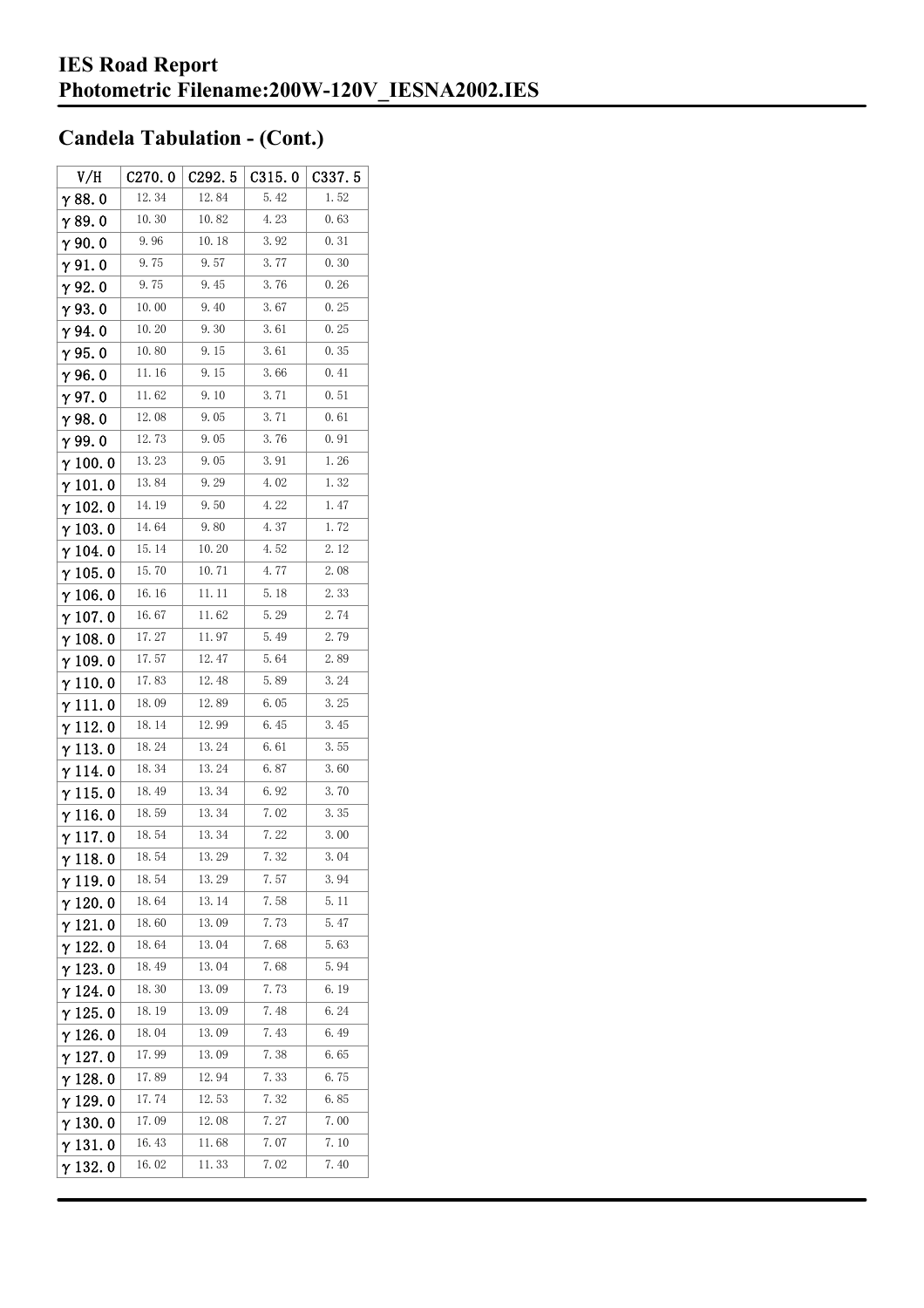| V/H             | C270.0 | C292.5 | C315.0 | C337.5 |
|-----------------|--------|--------|--------|--------|
| $\gamma$ 133.0  | 15.77  | 11.07  | 7.02   | 7.51   |
| $\gamma$ 134.0  | 15.42  | 10.66  | 7.02   | 7.66   |
| $\gamma$ 135. 0 | 15.21  | 10.66  | 6.82   | 7.82   |
| γ136.0          | 14.96  | 10.66  | 6.87   | 7.92   |
| $\gamma$ 137.0  | 14.91  | 10.61  | 6.72   | 7.97   |
| $\gamma$ 138.0  | 14.61  | 10.66  | 6.62   | 8.17   |
| $\gamma$ 139. 0 | 14.55  | 10.56  | 6.41   | 8.37   |
| $\gamma$ 140.0  | 14.55  | 10.26  | 6.31   | 8.43   |
| $\gamma$ 141.0  | 14.15  | 9.91   | 6.31   | 8.53   |
| $\gamma$ 142. 0 | 13.85  | 9.50   | 6.36   | 8.78   |
| γ143.0          | 13.80  | 9.35   | 6.41   | 8.83   |
| $\gamma$ 144.0  | 13.44  | 9.10   | 6.71   | 8.83   |
| γ 145. 0        | 13.24  | 9.00   | 6.92   | 8.93   |
| $\gamma$ 146.0  | 12.99  | 9.00   | 7.21   | 9.38   |
| γ147.0          | 12.69  | 8.85   | 7.63   | 9.39   |
| $\gamma$ 148.0  | 12.49  | 8.84   | 7.83   | 9.44   |
| $\gamma$ 149. 0 | 12.38  | 8.79   | 8.24   | 9.44   |
| $\gamma$ 150. 0 | 12.23  | 8.69   | 8.54   | 9.59   |
| $\gamma$ 151.0  | 12.13  | 8.64   | 9.14   | 9.54   |
| $\gamma$ 152. 0 | 11.68  | 8.64   | 9.41   | 9.74   |
| $\gamma$ 153. 0 | 11.47  | 8.59   | 9.71   | 10.05  |
| γ 154. 0        | 11.02  | 8.74   | 9.97   | 10.10  |
| $\gamma$ 155. 0 | 10.57  | 8.74   | 10.17  | 10.45  |
| $\gamma$ 156. 0 | 10.06  | 8.74   | 10.17  | 10.61  |
| $\gamma$ 157. 0 | 9.85   | 8.74   | 10.27  | 10.85  |
| $\gamma$ 158. 0 | 9.80   | 8.74   | 10.27  | 10.86  |
| $\gamma$ 159.0  | 9.85   | 8.74   | 10.43  | 10.96  |
| $\gamma$ 160.0  | 10.05  | 8.79   | 10.58  | 11.11  |
| $\gamma$ 161. 0 | 10.49  | 8.74   | 10.88  | 11.17  |
| $\gamma$ 162.0  | 10.76  | 8.89   | 11.04  | 11.17  |
| $\gamma$ 163.0  | 10.91  | 9.19   | 11.24  | 11. 17 |
| $\gamma$ 164. 0 | 10.86  | 9.30   | 11.55  | 11.31  |
| $\gamma$ 165.0  | 10.86  | 9.45   | 11.65  | 11. 17 |
| $\gamma$ 166.0  | 10.91  | 9.75   | 11.75  | 10.72  |
| $\gamma$ 167.0  | 11.66  | 10.15  | 12.05  | 10.56  |
| $\gamma$ 168.0  | 11.92  | 10.60  | 12.86  | 11.20  |
| $\gamma$ 169.0  | 12.32  | 11.02  | 13.27  | 12.37  |
| $\gamma$ 170.0  | 12.68  | 11.42  | 13.53  | 13.37  |
| $\gamma$ 171.0  | 13.03  | 11.72  | 13.78  | 13.65  |
| $\gamma$ 172. 0 | 13.33  | 11.92  | 14.13  | 13.70  |
| $\gamma$ 173.0  | 13.34  | 12.27  | 14.19  | 13.81  |
| $\gamma$ 174.0  | 13.34  | 12.48  | 14.24  | 13.81  |
| $\gamma$ 175.0  | 13.59  | 12.88  | 14.49  | 14.10  |
| $\gamma$ 176.0  | 13.59  | 13.23  | 14.55  | 14.21  |
| $\gamma$ 177. 0 | 13.59  | 13.49  | 14.75  | 14.31  |